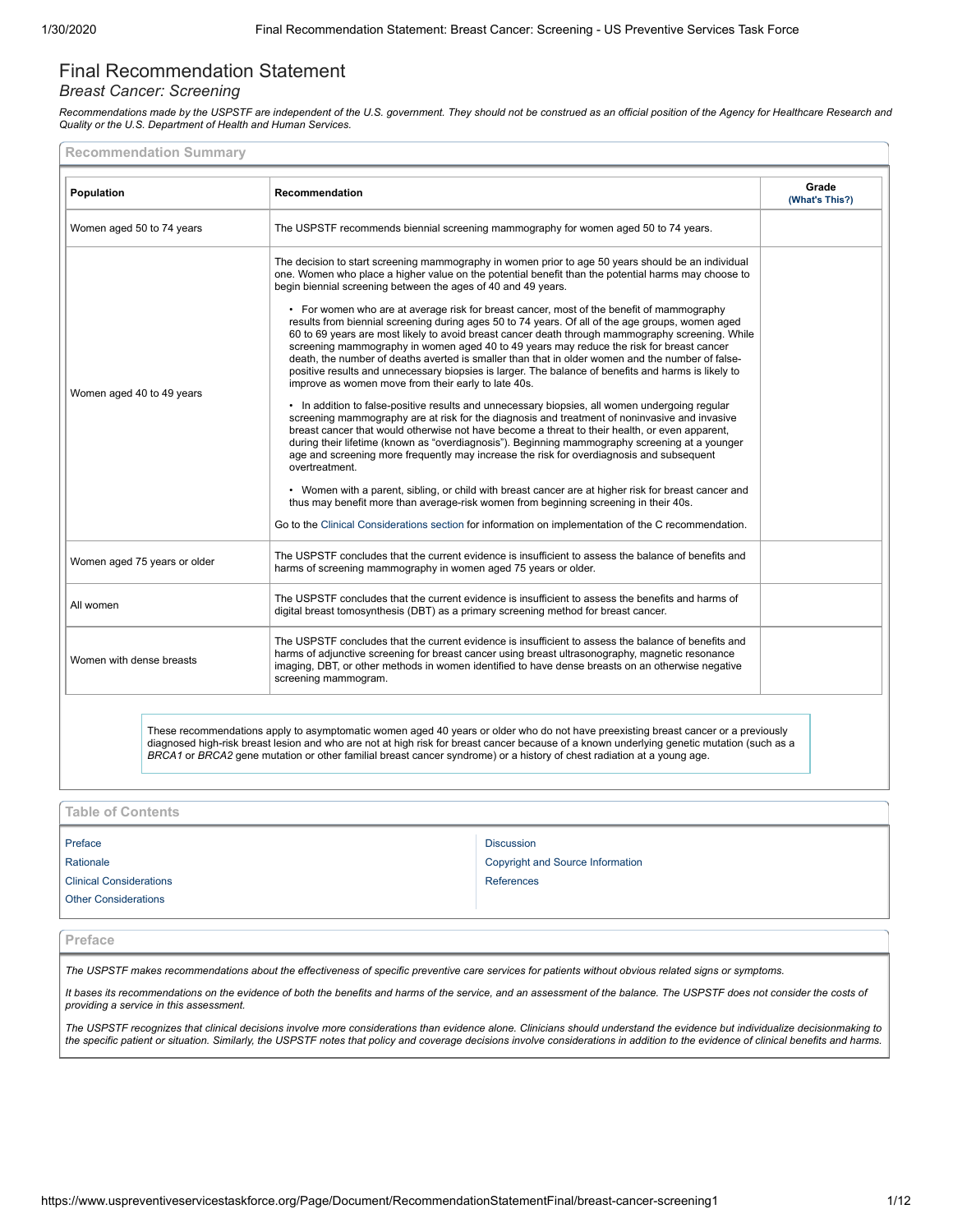<span id="page-1-1"></span>**Rationale**

## *Importance*

Breast cancer is the second-leading cause of cancer death among women in the United States. In 2015, an estimated 232,000 women were diagnosed with the disease and 40,000 women died of it. It is most frequently diagnosed among women aged 55 to 64 years, and the median age of death from breast cancer is 68 years.[1](#page-8-2)

#### *Benefit and Harms of Screening and Early Treatment*

The USPSTF found adequate evidence that mammography screening reduces breast cancer mortality in women aged 40 to 74 years. The number of breast cancer deaths averted increases with age; women aged 40 to 49 years benefit the least and women aged 60 to 69 years benefit the most. Age is the most important risk factor for breast cancer, and the increased benefit observed with age is at least partly due to the increase in risk. Women aged 40 to 49 years who have a first-degree relative with breast cancer have a risk for breast cancer similar to that of women aged 50 to 59 years without a family history. Direct evidence about the benefits of screening mammography in women aged 75 years or older is lacking.

The USPSTF found adequate evidence that screening for breast cancer with mammography results in harms for women aged 40 to 74 years. The most important harm is the diagnosis and treatment of noninvasive and invasive breast cancer that would otherwise not have become a threat to a woman's health, or even apparent, during her lifetime (that is, overdiagnosis and overtreatment). False-positive results are common and lead to unnecessary and sometimes invasive follow-up testing, with the potential for psychological harms (such as anxiety). False-negative results (that is, missed cancer) also occur and may provide false reassurance. Radiation-induced breast cancer and resulting death can also occur, although the number of both of these events is predicted to be low.

The USPSTF found inadequate evidence on the benefits and harms of DBT as a primary screening method for breast cancer. Similarly, the USPSTF found inadequate evidence on the benefits and harms of adjunctive screening for breast cancer using breast ultrasonography, MRI, DBT, or other methods in women identified to have dense breasts on an otherwise negative screening mammogram. In both cases, while there is some information about the accuracy of these methods, there is no information on the effects of their use on health outcomes, such as breast cancer incidence, mortality, or overdiagnosis rates.

# *USPSTF Assessment*

The USPSTF concludes with moderate certainty that the net benefit of screening mammography in women aged 50 to 74 years is moderate.

The USPSTF concludes with moderate certainty that the net benefit of screening mammography in the general population of women aged 40 to 49 years, while positive, is small.

The USPSTF concludes that the evidence on mammography screening in women age 75 years and older is insufficient, and the balance of benefits and harms cannot be determined.

The USPSTF concludes that the evidence on DBT as a primary screening modality for breast cancer is insufficient, and the balance of benefits and harms cannot be determined.

The USPSTF concludes that the evidence on adjunctive screening for breast cancer using breast ultrasound, MRI, DBT, or other methods in women identified to have dense breasts on an otherwise negative screening mammogram is insufficient, and the balance of benefits and harms cannot be determined.

# <span id="page-1-2"></span>**Clinical Considerations**

### <span id="page-1-0"></span>*Benefit of Screening*

The results of the meta-analysis of clinical trials from the systematic evidence review commissioned by the USPSTF are summarized in [Table 1.](#page-10-0) Over a 10-year period, screening 10,000 women aged 60 to 69 years will result in 21 (95% CI, 11 to 32) fewer breast cancer deaths. The benefit is smaller in younger women: screening 10,000 women aged 50 to 59 years will result in 8 (CI, 2 to 17) fewer breast cancer deaths, and screening 10,000 women aged 40 to 49 years will result in 3 (CI, 0 to 9) fewer breast cancer deaths.<sup>[2](#page-8-2), [3](#page-8-2)</sup> Most of these trials began enrollment more than 30 years ago, and these estimates may not reflect the current likelihood of avoiding a breast cancer death with contemporary screening mammography technology. Mammography imaging has since improved, which may result in more tumors being detected at a curable stage today than at the time of these trials. However, breast cancer treatments have also improved, and as treatment improves, the advantage of earlier detection decreases, so that some of the women who died of breast cancer in the nonscreened groups in these trials would survive today.

# *Harms of Screening*

The most important harm of screening is the detection and treatment of invasive and noninvasive cancer that would never have been detected, or threaten health, in the absence of screening (overdiagnosis and overtreatment). Existing science does not allow for the ability to determine precisely what proportion of cancer diagnosed by mammography today reflects overdiagnosis, and estimates vary widely depending on the data source and method of calculation used.<sup>[2,](#page-8-2) [4](#page-8-2)</sup> In the United States, the rate of diagnosis of invasive plus noninvasive breast cancer increased by 50% during the era of mammography screening ([Figure](#page-10-1)).<sup>[5](#page-8-2)</sup> It is not possible to know with certainty what proportion of that increase is due to overdiagnosis and what proportion reflects other reasons for a rising incidence. If overdiagnosis is the only explanation for the increase, 1 in 3 women diagnosed with breast cancer today is being treated for cancer that would never have been discovered or caused her health problems in the absence of screening. The best estimates from randomized, controlled trials (RCTs) evaluating the effect of mammography screening on breast cancer mortality suggest that 1 in 5 women diagnosed with breast cancer over approximately 10 years will be overdiagnosed.<sup>[6](#page-8-2)</sup> Modeling studies conducted in support of this recommendation by the Cancer Intervention and Surveillance Modeling Network (CISNET) provide a range of estimates that reflect different underlying assumptions; the median estimate is that 1 in 8 women diagnosed with breast cancer with biennial screening from ages 50 to [7](#page-8-2)4 years will be overdiagnosed. The rate increases with an earlier start age or with annual mammography.<sup>7, [8](#page-8-2)</sup> Even with the conservative estimate of 1 in 8 breast cancer cases being overdiagnosed, for every woman who avoids a death from breast cancer through screening, 2 to 3 women will be treated unnecessarily.

The other principal harms of screening are false-positive results, which require further imaging and often breast biopsy, and false-negative results. [Table 2](#page-10-2) summarizes the rates<br>of these harms per screening round using re mammography registries and 2 affiliated sites with linkages to tumor registries across the United States.<sup>[2, 9](#page-8-2)</sup> (Note that [Table 2](#page-10-2) describes a different time horizon than [Table 1](#page-10-0) [per screening round rather than per decade]).

#### *When to Start Screening*

Clinical trials, observational studies, and modeling studies all demonstrate that the likelihood of avoiding a breast cancer death with regular screening mammography increases with age, and this increase in benefit likely occurs gradually rather than abruptly at any particular age. In contrast, the harms of screening mammography either remain constant or decrease with age. For example, about the same number of breast biopsies are performed as a result of screening mammography in women aged 40 to 49 years as in those aged 60 to 69 years, but many more of these biopsies will result in a diagnosis of invasive cancer in the older age group. Thus, the balance of benefit and harms improves with age [\(Table 3](#page-11-0)).

The USPSTF concludes that while there are harms of mammography, the benefit of screening mammography outweighs the harms by at least a moderate amount from age 50 to 74 years and is greatest for women in their 60s. For women in their 40s, the number who benefit from starting regular screening mammography is smaller and the number experiencing harm is larger compared with older women. For women in their 40s, the benefit still outweighs the harms, but to a smaller degree; this balance may therefore be more subject to individual values and preferences than it is in older women. Women in their 40s must weigh a very important but infrequent benefit (reduction in breast cancer deaths) against a group of meaningful and more common harms (overdiagnosis and overtreatment, unnecessary and sometimes invasive follow-up testing and psychological harms associated with false-positive test results, and false reassurance from false-negative test results). Women who value the possible benefit of screening mammography more than they value avoiding its harms can make an informed decision to begin screening.

Neither clinical trials nor models can precisely predict the potential benefits and harms that an individual woman can expect from beginning screening at age 40 rather than 50 years, as these data represent population effects. However, model results may be the easiest way for women to visualize the relative tradeoffs of beginning screening at age 40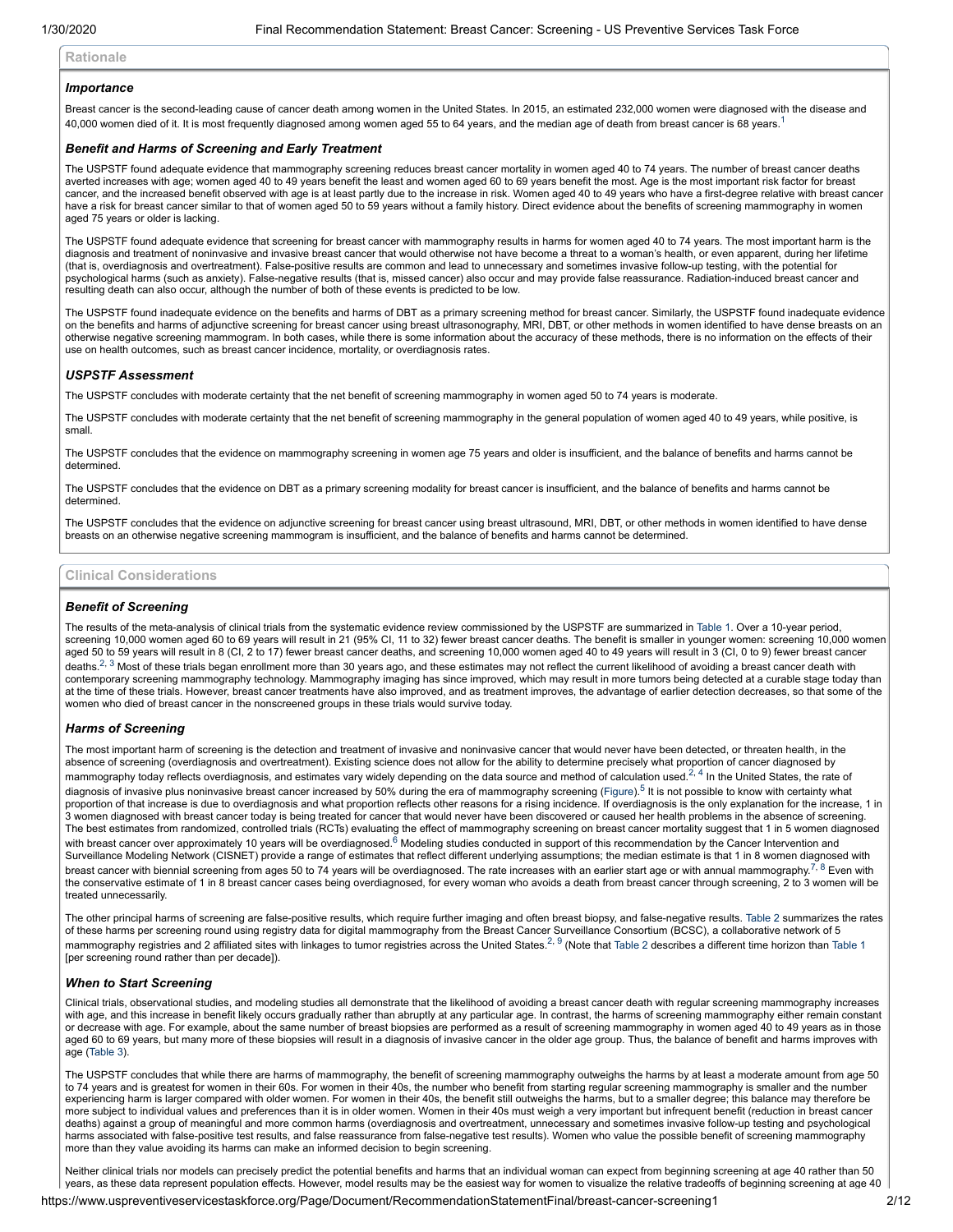y , p p p , y y g g g g versus 50 years. CISNET conducted modeling studies to predict the lifetime benefits and harms of screening with contemporary digital mammography at different starting and stopping ages and screening intervals. The models varied their assumptions about the natural history of invasive and noninvasive breast cancer and the effect of detection by digital mammography on survival. The models assumed the ideal circumstances of perfect adherence to screening and current best practices for therapy across the life span. [Table 3](#page-11-0) compares the median and range across the models for predicted lifetime benefits and harms of screening biennially from ages 50 to 74 years with screening biennially from ages 40 to 74 years. (Note that [Table 3](#page-11-0) differs from Tables [1](#page-10-0) and [2](#page-10-2) in terms of population metrics [per 1000 vs. 10,000 women] and time horizon considered [lifetime vs. 10year or single event]).

It is, however, a false dichotomy to assume that the only options are to begin screening at age 40 or to wait until age 50 years. As women advance through their 40s, the incidence of breast cancer rises. The balance of benefit and harms may also shift accordingly over this decade, such that women in the latter half of the decade likely have a more favorable balance than women in the first half. Indeed, the CISNET models suggest that most of the benefit of screening women aged 40 to 49 years would be realized by starting screening at age  $45.^{7,8}$  $45.^{7,8}$  $45.^{7,8}$  $45.^{7,8}$  $45.^{7,8}$ 

#### *Risk Factors That May Influence When to Start Screening*

Advancing age is the most important risk factor for breast cancer in most women, but epidemiologic data from the BCSC suggest that having a first-degree relative with breast cancer is associated with an approximately 2-fold increased risk for breast cancer in women aged 40 to 49 years. $^{2,9}$  Further, the CISNET models suggest that for women with about a 2-fold increased risk for breast cancer, starting annual digital screening at age 40 years results in a similar harm-to-benefit ratio (based on number of false-positive results or overdiagnosed cases per 1000 breast cancer deaths avoided) as beginning biennial digital screening at age 50 years in average-risk women.<sup>7,8</sup> This approach has not been formally tested in a clinical trial; therefore, there is no direct evidence that it would result in net benefit similar to that of women aged 50 to 74 years. However, given the increased burden of disease and potential likelihood of benefit, women aged 40 to 49 years who have a known first-degree relative (parent, child, or sibling) with breast cancer may consider initiating screening earlier than age 50 years. Many other risk factors have been associated with breast cancer in epidemiologic studies, but most of these relationships are weak or inconsistent and would not likely influence how women value the tradeoffs of the potential benefits and harms of screening. Risk calculators, such as<br>the National Cancer Institute's Breast Cancer have good calibration between predicted and actual outcomes in groups of women but are not accurate at predicting an individual woman's risk for breast cancer. <sup>[10](#page-8-2)</sup>

# *How Often to Screen*

Once a woman has decided to begin screening, the next decision is how often to undergo screening. No clinical trials compared annual mammography with a longer interval in women of any age. In the randomized trials that demonstrated the effectiveness of mammography in reducing breast cancer deaths in women aged 40 to 74 years, screening intervals ranged from 12 to 33 months.<sup>[2,](#page-8-2) [3](#page-8-2)</sup> There was no clear trend for greater benefit in trials of annual mammography, but other differences between the trials preclude certainty that no difference in benefit exists. Available observational evidence evaluating the effects of varying mammography intervals found no difference in the number of breast cancer deaths between women aged 50 years or older who were screened biennially versus annually. $^{2,\,3}$  $^{2,\,3}$  $^{2,\,3}$  $^{2,\,3}$  $^{2,\,3}$ 

Regardless of the starting age for screening, the models consistently predict a small incremental increase in the number of breast cancer deaths averted when moving from biennial to annual mammography, but also a large increase in the number of harms [\(Table 4](#page-11-1)). $^{7,8}$  $^{7,8}$  $^{7,8}$  $^{7,8}$  The USPSTF concludes that for most women, biennial mammography screening provides the best overall balance of benefit and harms.

### *When to Consider Stopping Screening*

Clinical trial data for women aged 70 to 74 years are inconclusive. In its 2009 recommendation,<sup>[11](#page-8-2)</sup> the USPSTF extended the recommendation for screening mammography to age 74 years based on the extrapolation that much of the benefit seen in women aged 60 to 69 years should continue in this age range, and modeling done at the time supported this assumption. Current CISNET models suggest that women aged 70 to 74 years with moderate to severe comorbid conditions that negatively affect their life expectancy are unlikely to benefit from mammography.<sup>[7,](#page-8-2) [8](#page-8-2), [12](#page-8-2)</sup> Moderate comorbid conditions include cardiovascular disease, paralysis, and diabetes. Severe comorbid conditions include (but are not limited to) AIDS, chronic obstructive pulmonary disease, liver disease, chronic renal failure, dementia, congestive heart failure, and combinations of moderate comorbid conditions, as well as myocardial infarction, ulcer, and rheumatologic disease.<sup>[12](#page-8-2)</sup>

#### *Screening in Women Aged 75 Years or Older*

The USPSTF found insufficient evidence to assess the balance of benefits and harms of screening mammography in women aged 75 years or older. CISNET models suggest that biennial mammography screening may potentially continue to offer a net benefit after age 74 years among women with no or low comorbidity,<sup>[7,](#page-8-2)[8](#page-8-2)</sup> but no randomized trials of screening included women in this age group.<sup>[2, 3](#page-8-2)</sup>

# *DBT as a Primary Screening Strategy*

The USPSTF found insufficient evidence to assess the balance of benefits and harms of DBT as a primary screening method for breast cancer.

#### **Background**

Evidence on DBT is limited; a single study on the test characteristics of DBT as a primary screening strategy for breast cancer met the inclusion criteria of the systematic evidence review.<sup>[13](#page-8-2)</sup>

#### **Potential Benefits**

From the limited data available, DBT seems to reduce recall rates (that is, follow-up for additional imaging or testing) and increase cancer detection rates compared with conventional digital mammography alone.<sup>[13](#page-8-2)</sup> However, current study designs cannot determine whether all of the additional cases of cancer detected would have become clinically significant (that is, the degree of overdiagnosis) or whether there is an incremental clinical benefit to detecting these cancers earlier than with conventional digital mammography. In addition, no studies of DBT looked at clinical outcomes, such as breast cancer morbidity or mortality or quality of life.<sup>[13](#page-8-2)</sup>

#### **Potential Harms**

As currently practiced in most settings, DBT exposes women to approximately twice the amount of radiation as conventional digital mammography.<sup>[13](#page-8-2)</sup> In 2013, the U.S. Food and Drug Administration approved a method to generate synthetic reconstruction of 2-dimensional images from 3-dimensional views, which reduces the total radiation dose associated with DBT. Although the extent to which this new software technology has been implemented in mammography screening centers is not precisely known, it is currently thought to be low. In women with abnormal findings, DBT may also increase the rate of breast biopsy compared with conventional digital mammography.<sup>[13](#page-8-2)</sup>

#### *Primary and Adjunctive Screening in Women With Dense Breasts*

The USPSTF found insufficient evidence to assess the balance of benefits and harms of adjunctive screening for breast cancer using breast ultrasonography, MRI, DBT, or other methods in women identified to have dense breasts on an otherwise negative screening mammogram.

#### **Epidemiology of Dense Breasts**

In the United States, the most commonly used classification system for breast density is the American College of Radiology's Breast Imaging Reporting and Data System (BI-<br>RADS) 4-category scale (a = the breasts are almost obscure small masses; or d = the breasts are extremely dense, which lowers the sensitivity of mammography). Data from the BCSC indicate that about 25 million women (about 43%) aged 40 to 74 years are classified as having heterogeneously or extremely dense breasts. The proportion of women with dense breasts is highest among those aged 40 to 49 years and decreases with age.<sup>[14](#page-8-2)</sup>

Increased breast density is a risk factor for breast cancer. Data from the BCSC indicate that, compared with women with average breast density, women aged 40 to 49 years with heterogeneously or extremely dense breasts have a relative risk (RR) of 1.23 for developing invasive breast cancer. For women aged 50 to 64 years with heterogeneously or extremely dense breasts, the RR is 1.29, and for women aged 65 to [7](#page-8-2)4 years, it is 1.30.<sup>7</sup> However, women with dense breasts who develop breast cancer do not have an increased risk for dying from the disease, after adjustment for stage, treatment, method of detection, and other risk factors, according to data from the BCSC.<sup>[15](#page-8-2)</sup>

### **Primary Screening Test Performance Characteristics**

https://www.uspreventiveservicestaskforce.org/Page/Document/RecommendationStatementFinal/breast-cancer-screening1 3/12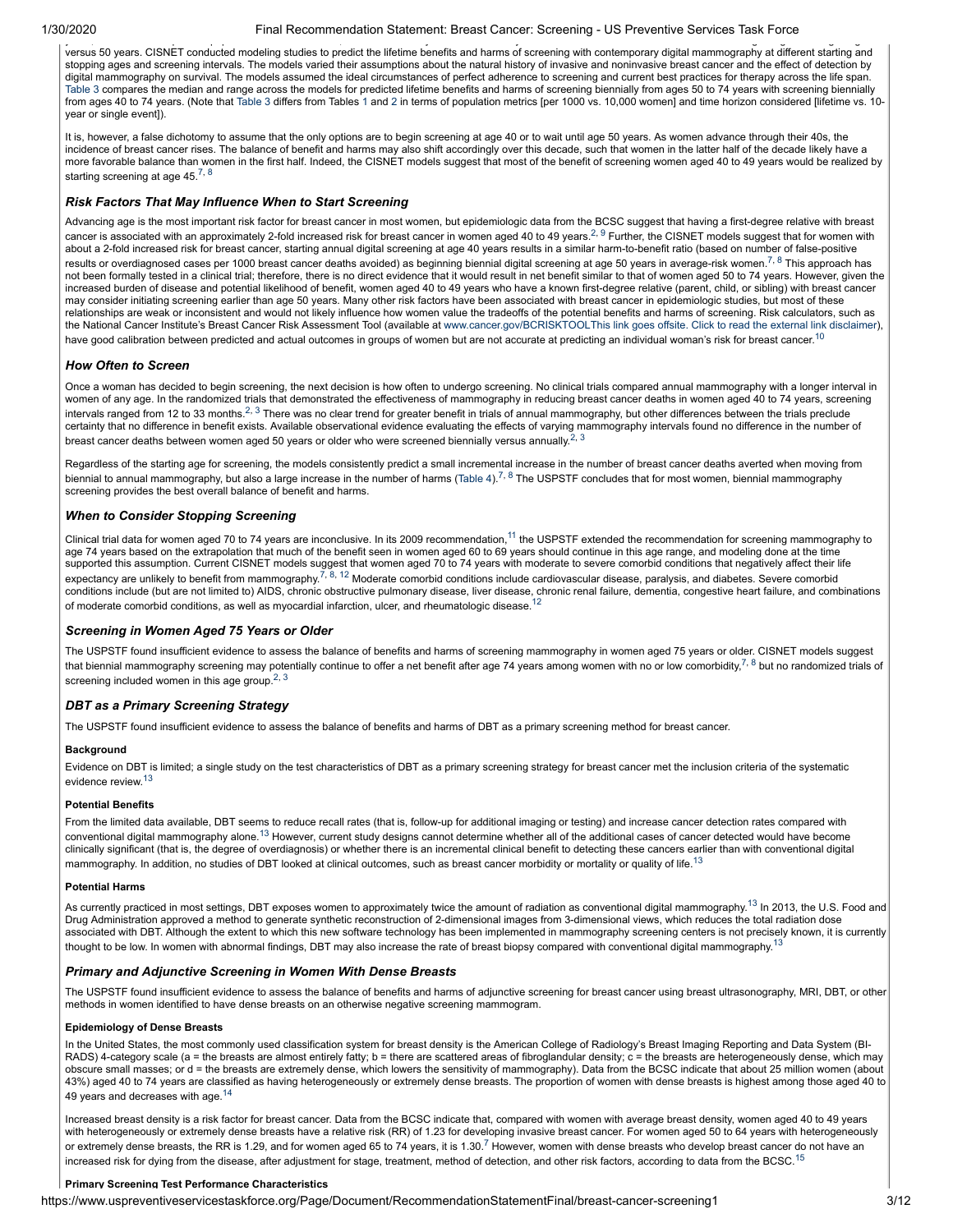**a y Sc ee g est e o a ce C a acte st cs**

Increased breast density reduces the sensitivity and specificity of mammography for detecting cancer. A BCSC study of more than 300,000 women found that sensitivity decreased from 87% in the lowest density category to 63% in the highest, and specificity decreased from 96% to 90% as breast density increased.<sup>[16](#page-8-2)</sup>

A woman's BI-RADS breast density classification can be inconstant over time. Good-quality studies of U.S. radiologists demonstrate that major recategorization of sequential screening examinations (that is, from "dense"  $\lceil c/d \rceil$  to "nondense"  $\lceil a/b \rceil$  or vice versa) occurs in approximately 13% to 19% of women.<sup>[17,](#page-8-2) [18](#page-8-2)</sup> These studies excluded women taking hormone medications or those with other medical conditions that may have resulted in physiologic changes that would explain the difference in breast density classification observed between examinations. Reclassification of breast density status from year to year complicates women's assessment of their underlying breast cancer risk, as well as informed screening and care decisions.

#### **Primary Screening Frequency**

In 1 BCSC study, biennial screening mammography was associated with greater risk for advanced-stage cancer (stage IIB or greater) (odds ratio, 2.39 [CI, 1.06 to 3.39]) or a breast tumor larger than 20 mm (odds ratio, 2.39 [CI, 1.37 to 3.18]) in women aged 40 to 49 years with extremely dense breasts (BI-RADS category d) compared with annual screening; this risk was not seen in women aged 50 to 74 years.<sup>[19](#page-8-2)</sup> No significant differences in lymph node involvement were observed in either age group. Information about morbidity or mortality end points is not available, so whether these women ultimately fared any differently in their clinical outcomes is not known.<sup>[17](#page-8-2), 1</sup>

All women aged 40 to 74 years with increased breast density are at increased risk for a false-positive result, an unnecessary breast biopsy, or a false-negative result compared with women with average breast density. Screening more frequently (that is, annually vs. biennially) further increases the probability that a woman will experience one of these screening-related harms. Data from the BCSC indicate that the cumulative probability that a woman aged 40 to 49 years with extremely dense breasts screened annually for a decade will receive a false-positive result is about 69%, compared with about 21% for biennial screening. Similarly, unnecessary breast biopsy rates are 12% for annual screening versus 3% for biennial screening.<sup>[17](#page-8-2), [18](#page-8-2)</sup>

#### **Adjunctive Screening**

Potential benefits. Current evidence on adjunctive screening is very limited, but it suggests that for women identified to have dense breasts on an otherwise negative mammogram, ultrasonography or MRI will detect additional breast cancer but will also result in a higher number of false-positive results. Data on DBT in women with dense breasts are limited, but in the short term, DBT also detects additional breast cancer. Most of the additional cancer detected by these methods are invasive tumors rather than ductal carcinoma in situ (DCIS).<sup>[17](#page-8-2), [18](#page-8-2)</sup> A short-term increase in the number of cancer cases detected does not allow for the conclusion that adjunctive screening reduces treatment-related morbidity or breast cancer deaths or improves women's quality of life. Although adjunctive screening may detect more breast cancer, these cancers may fall into 1 of 3 categories: 1) those for which earlier detection leads to improved outcomes, 2) those that would have had the same outcome when detected later, or 3) those that are overdiagnosed and would not have caused a health problem during a woman's lifetime and may result in harms from unnecessary treatment. Existing data do not allow for estimation of the proportion of cancer that falls into each category; therefore, the benefits on health cannot be estimated.

**Potential harms.** Most positive adjunctive breast cancer screening test results are false positive. Compared with mammography alone, adjunctive screening with<br>ultrasonography or MRI seems to increase recall and biopsy rat conclusions.<sup>[17](#page-8-2), [18](#page-8-2)</sup> The effects of DBT on overdiagnosis rates are unknown.

**Current practice.** At the present time, 24 states require patient notification of breast density status when mammography is performed; in some states, legislation also includes language to be sent to women informing them that they should consider adjunctive screening.<sup>[17](#page-8-2)</sup> No clinical practice guidelines explicitly recommend adjunctive screening in women identified to have dense breasts on an otherwise negative screening mammogram.<sup>[17](#page-8-2)</sup>

#### **Assessment**

Increased breast density is very common. It is an independent risk factor for developing (but not dying of) breast cancer, and it reduces mammography's ability to find and accurately identify breast cancer. Many women will move between "dense" and "nondense" breast classifications with sequential screening mammograms, and these reclassifications are not primarily due to physiologic causes. More evidence is needed to better understand how the frequency of screening might affect important health outcomes in women with dense breasts. Overall, many important questions remain about the potential role of breast density in individualizing screening approaches, and the current evidence is insufficient to recommend a specific screening strategy for women with increased breast density.

#### *Other Approaches to Prevention*

The USPSTF has made recommendations about the use of medications to reduce women's risk for breast cancer, as well as risk assessment, genetic counseling, and genetic testing for *BRCA1-* or *BRCA2*-related cancer (including breast cancer). These recommendations are available on the USPSTF Web site [\(www.uspreventiveservicestaskforce.org\)](https://www.uspreventiveservicestaskforce.org/).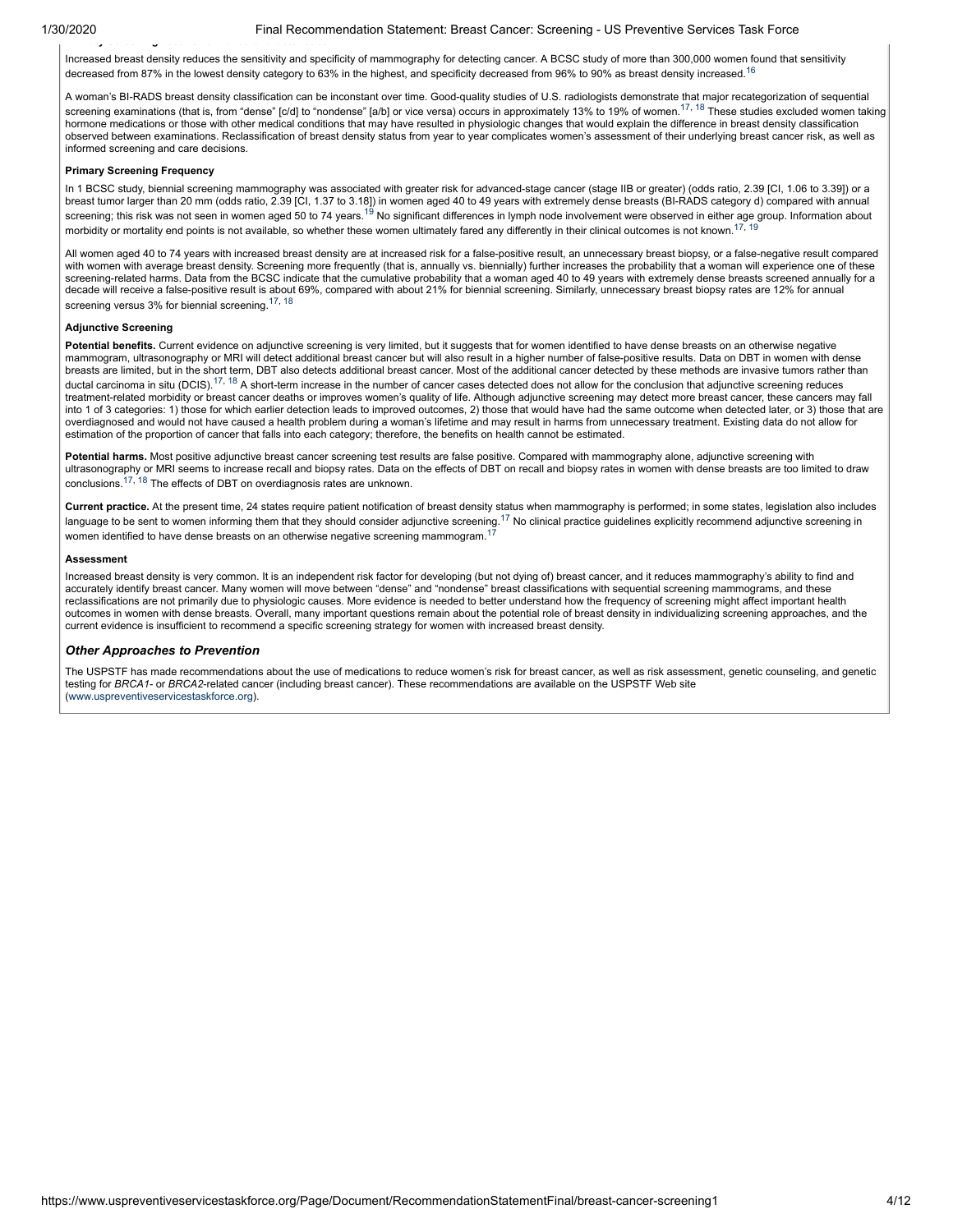<span id="page-4-0"></span>**Other Considerations**

#### *Research Needs and Gaps*

Trial data are too limited to directly inform the question of what the best screening strategy is for women or how clinicians can best tailor that strategy to the individual.

Overdiagnosis and resulting overtreatment of breast cancer that would otherwise not have become a threat to a woman's health during her lifetime is the most important harm associated with breast cancer screening. Because it is impossible to determine for any individual patient whether a diagnosed cancer will or will not progress, measurements of overdiagnosis are not straightforward but rather are indirectly quantified. Current estimates of the magnitude of overdiagnosis associated with mammography screening vary widely. Researchers in the field must work together to critically evaluate and ultimately agree on uniform definitions and standards to optimally measure and monitor overdiagnosis and overtreatment in breast cancer screening programs.

In addition, research is critically needed to identify ways to reduce the occurrence of overdiagnosis and subsequent overtreatment associated with breast cancer screening. Ductal carcinoma in situ is an example of a breast lesion with the potential for high rates of overdiagnosis and overtreatment. Before the widespread use of screening mammography, 6 cases of DCIS per 100,000 U.S. women per year were identified compared with 37 cases of DCIS per 100,000 women per year after its introduction.<sup>[5](#page-8-2)</sup> When classified as cancer, DCIS now accounts for about 1 in 4 of all breast cancer diagnosed in a given year.<sup>[20](#page-8-2)</sup> However, its nomenclature has recently been the subject of debate, because by definition, DCIS is confined to the mammary ductal–lobular system and is incapable of metastasis (that is, it is noninvasive and thus lacks the classic characteristic of cancer).<sup>[21](#page-8-2)</sup> Ductal carcinoma in situ may therefore be more appropriately classified as a risk factor for future development of cancer; the primary goal in its management is to reduce the incidence of new invasive carcinoma. The natural history of DCIS—particularly screen-detected DCIS—is poorly understood. Although a substantial proportion of these lesions will not progress to invasive cancer,<sup>[22](#page-8-2)</sup> which women will and which will not develop such cancer cannot be predicted with certainty. As such, nearly all women diagnosed with DCIS receive treatment (generally either mastectomy or lumpectomy with or without radiation; a chemopreventive agent, such as tamoxifen, may also be offered).<sup>[23](#page-8-2)</sup> The 20-year breast cancer mortality rate after treatment of DCIS is as low as 3%;<sup>[24](#page-8-2)</sup> whether this is due to the effectiveness of the interventions or the fact that most DCIS cases being treated are essentially benign is a pressing research question. Research is needed to develop better prognostic indicators to distinguish nonprogressive or slowly progressive lesions from tumors that are likely to affect quality or length of life. Research is also needed to compare the long-term benefits and harms of immediate treatment versus observation or surveillance with delayed intervention in women with screen-detected DCIS.

Most of the available screening trials and high-quality cohort studies were performed in Europe and predominately enrolled white women younger than age 70 years. Direct evidence about any differential effectiveness of breast cancer screening is lacking for important subgroups of women, such as African American women, who are at increased risk for dying of breast cancer, and older women, for whom balancing the potential benefits and harms of screening may become increasingly challenging with advancing age.

Newer technologies, such as DBT for primary screening or ultrasonography and MRI for adjunctive screening in women with dense breasts, are being increasingly used in the United States without clear evidence to demonstrate their effectiveness in improving important health outcomes. Such studies are necessary prerequisites for the appropriate incorporation of these methods into established screening programs.

Finally, a large proportion of women in the United States are classified as having dense breasts after screening mammography. Increased breast density is common in the general population; however, critical questions remain about how best to manage this condition and to support these women. Research to help improve the validity and reproducibility of serial BI-RADS assessments would be useful if breast density is to be considered as a factor for personalized, risk-based approaches to breast cancer screening. In addition, long-term randomized trials or longitudinal cohort studies are needed that compare screening outcomes in women with dense breasts who are not otherwise at increased risk for breast cancer who receive adjunctive screening versus those who do not and report important outcomes, such as breast cancer stage at diagnosis, breast cancer recurrence rates, rates of overdiagnosis, and most importantly, breast cancer mortality.

### <span id="page-4-1"></span>**Discussion**

#### *Scope of Review*

The USPSTF commissioned a series of systematic evidence reviews in support of this recommendation. The first addressed the effectiveness of breast cancer screening in reducing breast cancer–specific and all-cause mortality, as well as the incidence of advanced breast cancer and treatment-related morbidity. It also looked at the harms of breast cancer screening.<sup>[2-4](#page-8-2), [9](#page-8-2)</sup> A second systematic review summarized the evidence about the test performance characteristics of DBT as a primary screening strategy.<sup>[13](#page-8-2)</sup> A third systematic review evaluated the evidence on adjunctive screening in women with increased breast density, including the accuracy and reproducibility of dense breast classification systems and the diagnostic test performance characteristics, benefits, and harms of adjunctive screening in women identified to have dense breasts on an otherwise negative screening mammogram.<sup>[17](#page-8-2), [18](#page-8-2)</sup>

In addition to the systematic reviews of the evidence, the USPSTF commissioned a report from the CISNET Breast Cancer Working Group to provide information from comparative decision models on optimal starting and stopping ages and intervals for screening mammography, as well as how breast density, breast cancer risk, and comorbidity level affect the balance of benefit and harms of screening mammography.<sup>[7](#page-8-2), [8](#page-8-2)</sup> A second decision analysis estimated the number of radiation-induced breast cancer cases and deaths associated with different screening mammography strategies over the course of a woman's lifetime.<sup>[25](#page-8-2), [26](#page-8-2)</sup>

#### *Burden of Disease*

There are approximately 125 new cases of breast cancer and about 22 deaths per 100,000 U.S. women each year. The mean age at diagnosis has remained unchanged at 64 vears since the late 1970s.<sup>[27](#page-8-2)</sup> The median age at death is 68 years.<sup>[1](#page-8-2)</sup>

#### *Risk Factors: Additional Considerations*

About 5% to 10% of women who develop breast cancer have a mother or sister who also has breast cancer.<sup>[2](#page-8-2)</sup>

A few clinically significant factors are associated with high risk (RR, ≥4) for breast cancer (women with a *BRCA1* or *BRCA2* gene mutation or other hereditary genetic syndromes or women with a history of high-dose radiation therapy to the chest at a young age, such as for treatment of Hodgkin lymphoma). $^2$  $^2$  Women with these risk factors are not within the scope of this recommendation.

Race and ethnicity is a factor that has prompted concern because of a growing disparity in breast cancer mortality rates. Although white women have historically had higher incidence rates than African American women, incidence rates have come close to converging as of 2012 (1[28](#page-8-2) vs. 124 cases per 100,000 women per year, respectively).<sup>28</sup> More African American women die each year from breast cancer than white women (about 31 vs. 22 breast cancer deaths per 100,000 women per year, respectively).<sup>[5](#page-8-2)</sup> The reason for the difference in breast cancer mortality between white and African American women is not clear. It may be in part due to differences in biology—African American women are disproportionally affected by more aggressive and treatment-resistant forms of breast cancer (that is, cancer with adverse histologic features, such as poorly differentiated tumors and triple-negative phenotypes).<sup>[29](#page-8-2), [30](#page-8-2)</sup> Unfortunately, these types of cancer may be the least likely to be positively affected by screening programs, because they can grow so rapidly that they develop and spread entirely within the timespan between screening examinations. The difference in mortality rate may also be due to socioeconomic differences and health system failures. Multiple studies have shown an association between African American race and experiencing delays in receiving health care services for cancer, not receiving appropriate treatment, or not receiving treatment at all.<sup>[31-33](#page-8-2)</sup> African American women are also substantially underrepresented in RCTs of mammography screening. As such, there is no high-quality evidence to conclude that screening African American women more often or earlier than already recommended for the overall population of women would result in fewer breast cancer deaths or a greater net benefit.

#### *Accuracy of Screening Tests*

All available RCTs evaluating the effectiveness of breast cancer screening used film mammography. Despite a lack of direct evidence of effectiveness in reducing breast cancer deaths, conventional digital mammography has essentially replaced film mammography as the primary method for breast cancer screening in the United States. Conventional digital screening mammography has been shown to have about the same diagnostic accuracy as film, although digital screening seems to have comparatively higher sensitivity in women younger than age 50 years.<sup>[34](#page-8-2)</sup> Across all ages, screening mammography has a sensitivity of approximately 77% to 95% and a specificity of about 94% to 97%.<sup>[35](#page-8-2)</sup>

https://www.uspreventiveservicestaskforce.org/Page/Document/RecommendationStatementFinal/breast-cancer-screening1 5/12 .<br>Ina taabhalaau. Ona atudu on the taat abaraatariatiae af DBT as a primary breast cancer sereaning strategy met the minimum inclusion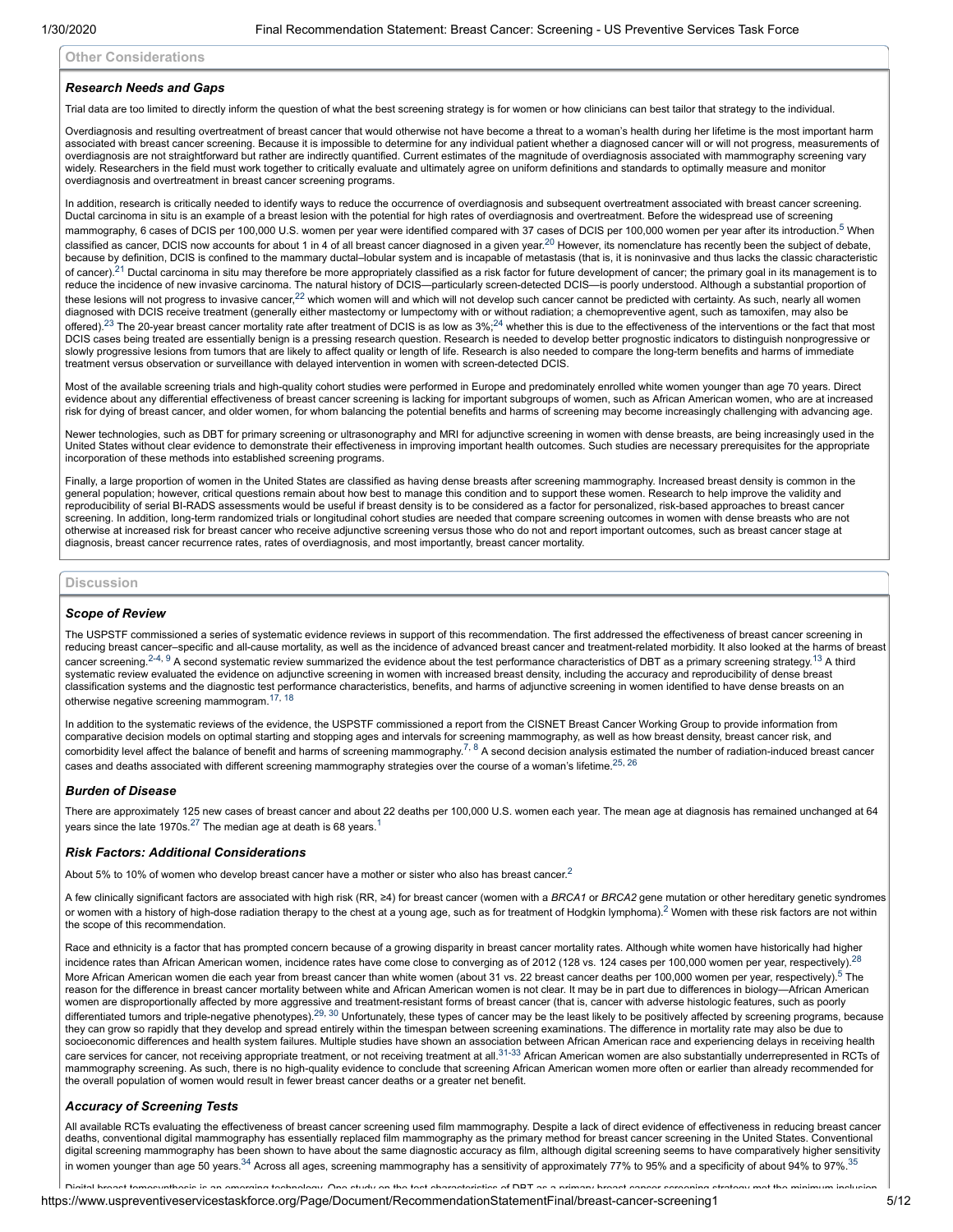Digital breast tomosynthesis is an emerging technology. One study on the test characteristics of DBT as a primary breast cancer screening strategy met the minimum inclusion criteria of the systematic evidence review (that is, the study needed to be conducted in an asymptomatic screening population, use a comprehensive reference standard that applied to both negative and positive test results, and have a minimum 1-year follow-up for negative results to ascertain interval breast cancer not identified by screening). As such, estimates of its test performance are subject to change with additional research. However, the positive predictive value of DBT (when used in conjunction with conventional digital mammography and calculated as the number of true positives [cancer] out of all positive examinations) ranges from 4.6% to 10.1% in U.S. studies.<sup>[13](#page-8-2)</sup>

Some information is available about the diagnostic test characteristics of adjunctive screening in women identified to have dense breasts on an otherwise negative screening mammogram. Handheld breast ultrasonography has the most evidence available (5 studies); its sensitivity to detect breast cancer ranges from 80% to 83%, and its specificity ranges from 86% to 94%, with a positive predictive value between 3% and 8%. Three small studies of MRI in high-risk women found that its sensitivity to detect breast cancer ranged from 75% to 100%, specificity ranged from 78% to 89%, and positive predictive value ranged from 3% to 33%, although the applicability of these studies to women in the general screening population is limited because of the highly selected population in these studies.<sup>[17, 18](#page-8-2)</sup>

#### *Effectiveness of Early Detection and Treatment*

#### **Primary Screening With Conventional Mammography**

An updated meta-analysis by Nelson and colleagues of RCTs of screening mammography found similar RR reductions in breast cancer mortality by age group as the previous USPSTF evidence review. The combined RRs were 0.92 (CI, 0.75 to 1.02) for women aged 39 to 49 years, 0.86 (CI, 0.68 to 0.97) for women aged 50 to 59 years, 0.67 (CI, 0.54 to 0.83) for women aged 60 to 69 years, and 0.80 (CI, 0.51 to 1.28) for women aged 70 to 74 years.<sup>[2,](#page-8-2) [3](#page-8-2)</sup>

None of the trials nor the combined meta-analysis demonstrated a difference in all-cause mortality with screening mammography.<sup>[2](#page-8-2)</sup>

Observational studies of screening mammography reported a wide range of breast cancer mortality reduction rates. Recent meta-analyses from the EUROSCREEN Working Group showed an approximate 25% to 31% relative reduction in breast cancer deaths in women aged 50 to 69 years who were invited to screening. In comparison, meta-analysis of RCTs that used an intention-to-treat analysis found a 19% to [2](#page-8-2)2% breast cancer mortality reduction in women in the same age range.<sup>2</sup>

Updated decision models performed by CISNET yielded somewhat higher estimates in lifetime relative breast cancer mortality reductions with biennial mammography screening in women aged 50 to 74 years compared with previous analyses (median reduction, 25.8% vs. 21.5%; range across models, 24.1% to 31.8% vs. 20.0% to 28.0%, respectively). Since its previous analysis, CISNET has revised the inputs of each of its 6 models (for example, portraying distinct molecular subtypes and including digital mammography), which may account for some of the difference.<sup>[7, 8](#page-8-2)</sup> The updated estimate of the mortality benefit of mammography is also higher than that obtained via meta-analysis of randomized trials for a similar age group (24.1% to 31.8% for women aged 50 to [7](#page-8-2)4 years in decision models vs. 19% to 22% for women aged 50 to 69 years in RCTs). $^{2,7}$  $^{2,7}$  $^{2,7}$  One reason for the discrepancy is the difference in the time horizon evaluated; whereas the meta-analysis looked at the impact of screening across a single decade, the decision models evaluated the impact of screening across an entire life span. It is also important to recognize that the decision models assumed perfect (100%) adherence to screening, follow-up for abnormal findings, and treatment of screen-detected breast cancer for every patient. In addition, the models also assumed that all women receive the most effective, stage-specific treatments available for their breast cancer once it is detected by mammography. As such, the decision models represent an ideal, or the absolute maximum benefit, that a screening mammography program could achieve given no barriers to the delivery of health care services. In reality, the magnitude of benefit would be lower, given the real-world constraints of implementing a preventive service to such a large proportion of women in the United States.

In addition to mortality, other outcomes—such as quality of life or reduction in advanced-stage disease and any associated treatment-related morbidity—are also important to consider when evaluating the potential benefits of a screening program. From RCT evidence, meta-analysis indicated a reduced risk for advanced cancer with the use of screening mammography in women aged 50 years or older when "advanced disease" was defined by the most severe categories available (stages III and IV disease, tumor size ≥50 mm, or ≥4 positive lymph nodes) (RR, 0.62 [CI, 0.46 to 0.83]). A significant reduction in advanced disease was not observed with the use of screening mammography in women aged 40 to 49 years.<sup>[2](#page-8-2), [3](#page-8-2)</sup> Data from observational evidence have shown mixed results; some studies showed an association between screening and reduced lymph node–positive disease or smaller tumor size,<sup>[2](#page-8-2)</sup> whereas others found no evidence of a change in advanced cancer rates as a result of mammography screening.<sup>2, [27](#page-8-2)</sup>

The effect of screening mammography on associated adverse effects of treatment or their intensity is not clear from the literature. A meta-analysis of 5 RCTs showed that women randomly assigned to screening mammography were significantly more likely to have a mastectomy (RR, 1.20 [CI, 1.11 to 1.30]) and surgical therapy (mastectomy and lumpectomy combined) (RR, 1.35 [CI, 1.26 to 1.44]) than women in the control groups.<sup>[36](#page-8-2)</sup> However, critics have noted that these trials do not reflect modern treatment standards and may therefore not represent current practices. Four case-series included in the systematic evidence review compared breast cancer treatments in women who had previous mammography screening with those who did not and reported significantly more breast-conserving surgeries, fewer mastectomies, and less chemotherapy in women who had prior screening.<sup>[2](#page-8-2)</sup> However, all of these studies included women with DCIS in the denominator of screened women treated for cancer, leading to potential bias between the screened and nonscreened groups based on differences in how DCIS and invasive breast cancer are managed.

#### **Primary Screening With DBT**

No studies evaluated the effect of screening for breast cancer with DBT on important health outcomes, such as mortality, treatment-related morbidity, or quality of life.<sup>[13](#page-8-2)</sup>

Two case-series comparing conventional digital mammography versus DBT plus conventional digital mammography reported detection rates by cancer stage. One study (*n* = 29,080) was conducted in the United States and the other ( $n = 12,631$ ) was conducted in Norway. Neither found significant differences in breast cancer size or node status at the time of diagnosis. [37](#page-8-2), [38](#page-8-2)

Some evidence is available about the effect of DBT on recall rates for positive findings requiring additional evaluation. Nine studies compared findings from a single cohort of women undergoing 2 types of screening examinations or compared 2 screening cohorts of women (conventional digital mammography alone vs. combined with DBT). In the single study that met inclusion criteria for the systematic review, DBT combined with digital mammography was associated with a 0.6% reduction in immediate recall rates compared with digital mammography alone (recall rate, 3.6% and 4.2%, respectively). Overall, across all available studies, DBT was associated with a median reduction in immediate recall rates of 1.7% (range, 0.6% to 7.2%). $^{13}$  $^{13}$  $^{13}$ 

#### **Adjunctive Screening in Women With Dense Breasts**

No studies evaluated the effects of adjunctive screening with any method in women with dense breasts on breast cancer rates, quality of life, or mortality.<sup>[17,](#page-8-2) [18](#page-8-2)</sup>

#### *Harms of Early Detection and Treatment*

#### **Primary Screening With Conventional Mammography**

Screening mammography has several potential harms. The most common is a false-positive result, which can lead to psychological harms, as well as additional testing and invasive follow-up procedures. Studies show a fairly consistent association between a false-positive screening mammogram and increased breast cancer–specific distress, anxiety, and apprehension, particularly in women who have an associated procedure, such as fine-needle aspiration or breast biopsy. These effects improve over time for most women.<sup>[2,](#page-8-2) [4](#page-8-2)</sup> Table 5 summarizes BCSC data on the cumulative probability of a woman (at varying starting ages and intervals) receiving at least 1 false-positive mammogram or a recommendation for what turns out to be a false-positive biopsy over a 10-year period.<sup>[39](#page-8-2)</sup>

The most serious harm of screening mammography is the diagnosis and treatment of breast cancer that would never have become a threat to a woman's health, or even apparent, during her lifetime (overdiagnosis and overtreatment). Overdiagnosis occurs when the breast tumor does not progress or when the woman dies of a competing cause of death before the breast cancer advances to the point of causing symptoms. Overdiagnosis is not the same as misdiagnosis. Misdiagnosis is when a cancer is incorrectly classified by an individual pathologist; overdiagnosis, on the other hand, happens when there is general agreement by pathologists on how to classify the cancer, but the tumor does not go on to behave as expected based on its appearance. It is not possible to directly observe for any individual woman whether she has or does not have an overdiagnosed tumor; it is only possible to indirectly estimate the frequency of overdiagnosis that may occur across a screened population. Researchers have used multiple data sources to attempt to quantify overdiagnosis rates associated with mammography screening, including RCTs, pathology and imaging studies, ecologic and cohort studies, and decision modeling. To additionally complicate matters, there is a lack of consensus concerning the optimal method for calculating the magnitude of overdiagnosis, and investigators differ in their approaches.<sup>[6](#page-8-2), [40](#page-8-2)</sup> This has resulted in a wide range of estimates in the available literature (0% to 54%).<sup>[2](#page-8-2), [4](#page-8-2)</sup>

Of the available clinical trials, 3 RCTs in which there was no mammography screening of the control groups at the end of the study (Malmö Mammographic Screening Trial I and the Canadian National Breast Screening Study 1 and 2) provided the least-biased estimates, as they had the advantage of having comparable groups at baseline, adequate follow-up beyond the screening period to distinguish between earlier diagnosis and overdiagnosis, and clear distinction between which groups received screening and which did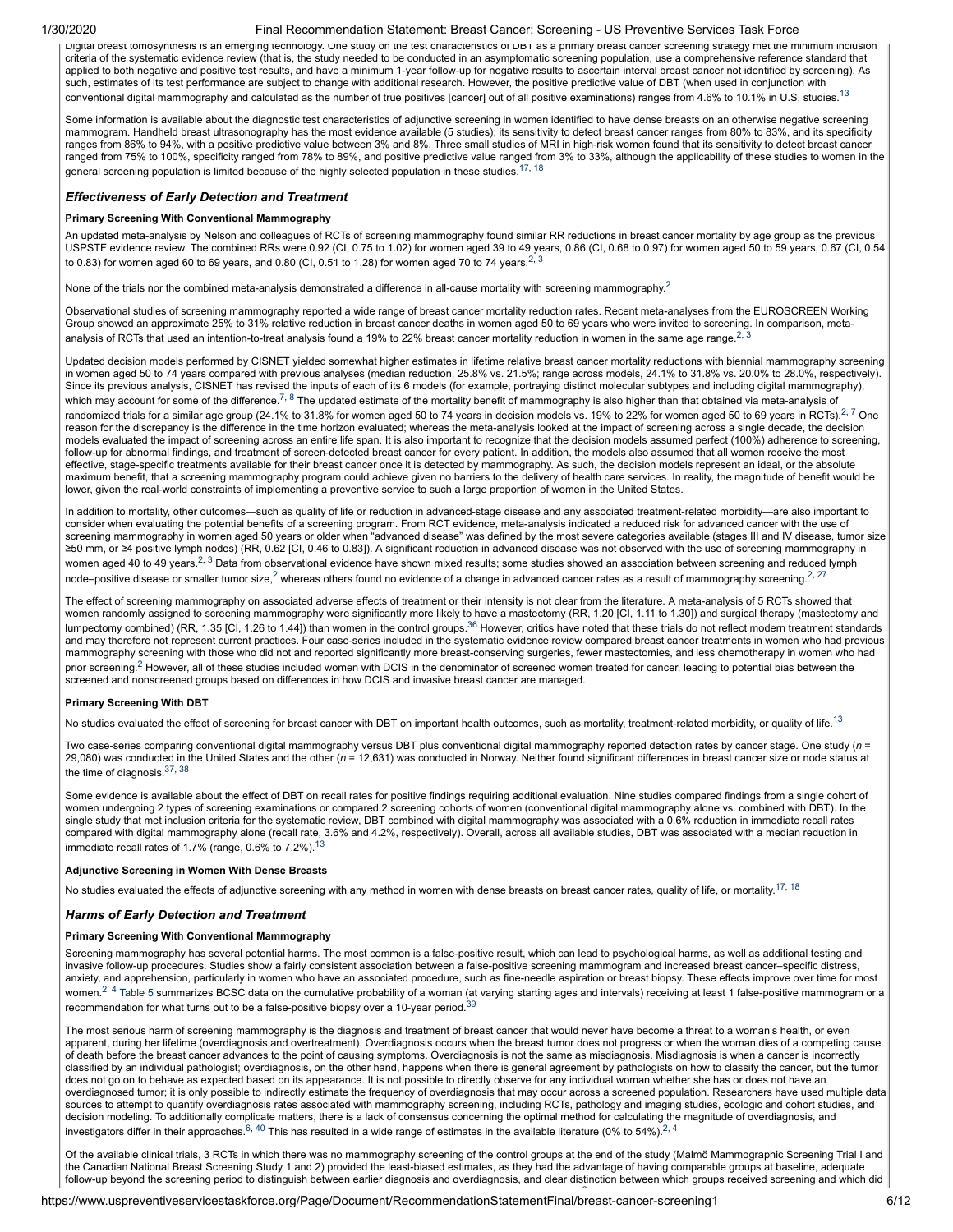not (if screening was also provided to the control group, then overdiagnosis could also occur in this population).<sup>to</sup> These older trials likely underestimate the actual magnitude of<br>overdiagnosis associated with modern sc period, approximately 19% of breast cancers are overdiagnosed.<sup>[2,](#page-8-2) [4](#page-8-2)</sup> CISNET decision models also investigated the degree of overdiagnosis likely to result from a screening mammography program. The 6 decision models reported a wide range of estimates of the magnitude of overdiagnosis associated with screening mammography (1.4% to 24.9% of invasive cancer and 30.5% to 84.5% of DCIS, depending on the screening strategy).<sup>[7,](#page-8-2)[8](#page-8-2)</sup> Assumptions in several of the models may have increased the likelihood of underestimating the true burden of overdiagnosis associated with screening mammography. Most importantly, 4 of the 6 models assumed that all diagnosed invasive cancer can progress to lethality; only 1 (model W) allowed for the possibility of cancer with "limited malignant potential," whereby the tumor stops progressing at an early invasive stage. In addition, 1 of the models omitted DCIS.

Recurrent radiation exposure from a lifetime program of mammography screening may slightly increase the risk for breast cancer, although no empirical studies have directly measured this effect. Simulation models performed in support of this recommendation estimate that the mean lifetime attributable risk (LAR) of radiation-induced breast cancer from biennial screening mammography in women aged 50 to 74 years is 3 cases per 10,000 women screened. The mean LAR of breast cancer death is 0.5 deaths per 10,000 women screened. If biennial screening begins at age 40 instead of 50 years, the mean LAR of developing breast cancer increases to 4 cases per 10,000 women screened, and the number of breast cancer deaths increases to about 1 per 10,000 women screened.<sup>[25](#page-8-2), [26](#page-8-2)</sup> Of note, women with large breasts, who may require extra views—and thus higher radiation doses—for complete mammography examination, seem to be at increased risk for radiation-induced breast cancer or breast cancer death. Based on information from the Digital Mammography Imaging Screening Trial (which compared the test characteristics of film vs. digital mammography),<sup>[41](#page-8-2)</sup> as no representative population-based data are available, an estimated 5% to 6% of U.S. women will require additional views during screening for complete breast examination. For biennial screening in women aged 50 to 74<br>years, the mean LAR of developing breast cancer i breast cancer death is 1 versus 0.4 deaths per 10,000 screened women with and without large breasts, respectively. $^{25,\,26}$  $^{25,\,26}$  $^{25,\,26}$  $^{25,\,26}$  $^{25,\,26}$ 

# **Primary Screening With DBT**

Currently, DBT is most frequently performed in combination with conventional digital mammography; this practice essentially doubles the resulting radiation exposure to the patient. The U.S. Food and Drug Administration has approved a method to generate synthetic reconstructions of 2-dimensional images from 3-dimensional views, which reduces the total radiation dose emitted. However, study data on the performance of DBT in isolation (that is, with synthetic reconstruction of 2-dimensional views) is limited to 1 mammography reading study that compared sensitivity and specificity and 1 prospective clinical trial,  $42$  and the method is not yet thought to be in widespread clinical use.

Limited evidence suggests that DBT may slightly increase the risk for breast biopsy compared with conventional digital mammography. In 4 U.S. studies of DBT that reported breast biopsy rates, 3 noted higher rates in the combined DBT and conventional digital mammography group compared with conventional digital mammography alone (median difference, 0.2% [range, -0.1% to 0.4%]).<sup>[13](#page-8-2)</sup>

# **Adjunctive Screening in Women With Dense Breasts**

Although evidence is limited, the use of adjunctive screening in women with increased breast density via alternative technologies, such as handheld ultrasonography or MRI, generally seems to increase recall and breast biopsy rates compared with standard screening mammography alone.<sup>[17](#page-8-2), [18](#page-8-2)</sup> A single good-quality U.S. study that evaluated the use of adjunctive handheld ultrasonography and MRI found that the recall rate for handheld ultrasonography after a negative mammogram was about 14% compared with 11% for primary screening mammography alone. In women who received adjunctive screening with MRI after a negative mammogram and negative ultrasound, the recall rate was 23%.[43](#page-8-2)

# *Estimate of Magnitude of Net Benefit*

For women who are not known to be at increased risk for breast cancer, the value of screening mammography increases with age, with the greatest benefit occurring from ages 50 to 74 years. In particular, women aged 60 to 69 years are the most likely to avoid a breast cancer death. Screening women every 2 years provides the best balance of benefit and harms. For women aged 40 to 49 years, the potential benefit is smaller, and the risk for harms is proportionally greater. However, the potential outcomes that need to be considered are not identical, and individual women may differ in how they prioritize them. The small probability that a woman may avoid a breast cancer death must be weighed against the more likely scenario that she may have a false-positive result and possible unnecessary follow-up testing (including invasive testing); a false-negative result, with false reassurance or delayed diagnosis; or most critically, diagnosis and treatment of cancer that would otherwise not have threatened her health or even come to her attention. Women who value the possible breast cancer mortality benefit more than they value avoiding the harms can make an informed decision to begin screening. For women aged 75 years or older, evidence is very limited concerning the benefits and harms of screening mammography. However, since the mortality benefits of screening mammography (as with almost any cancer screening test) generally take years to accrue but many of the harms can be experienced immediately, women with limited life expectancy or severe comorbid conditions are unlikely to benefit.

Digital breast tomosynthesis is an emerging technology for breast cancer screening. Preliminary evidence suggests that it can reduce recall rates for false-positive results and detect more cancer compared with conventional digital mammography. However, it may increase breast biopsy rates, and as currently practiced in most settings, DBT exposes women to more radiation than conventional 2-dimensional mammography. It is not clear whether all of the extra cancer cases detected by DBT actually represent a benefit (that is, cancer that is clinically significant rather than overdiagnosis, and of any additional benefit compared with detection by conventional digital mammography at the next scheduled examination). Most importantly, no studies assessed the effect of DBT on important health outcomes for women, such as quality of life, morbidity, or mortality. Finally, increased breast density is a common condition that imparts some increased risk for breast cancer, and it reduces the test performance characteristics of mammography as well. Current evidence on the use of adjunctive screening in women with increased breast density is not sufficient to recommend a specific screening strategy. These are important areas for future research.

# *Update of Previous USPSTF Recommendation*

This recommendation updates the 2009 USPSTF recommendation on breast cancer screening with an assessment of the most current available scientific evidence for mammography screening. In addition, this update also provides additional clarity on what is meant by the "C" recommendation for women aged 40 to 49 years. A "C" recommendation is not a recommendation *against* mammography screening in this age group; it signifies moderate certainty of a net benefit for screening that is small in magnitude. A "C" recommendation emphasizes that the decision to screen should be an individual one, made after a woman weighs the potential benefit against the possible harms. This recommendation also notes that women aged 40 to 49 years with a first-degree relative (parent, child, or sibling) with breast cancer may potentially benefit more than average-risk women in this age group from beginning screening mammography before age 50 years.

The USPSTF did not update its recommendation on whether there are additional, incremental benefits or harms associated with the use of MRI or digital mammography instead of film mammography in women who are not at increased risk for breast cancer, given that digital mammography has now essentially replaced film mammography as the primary breast cancer screening method in the United States. The USPSTF did not update its 2009 recommendation on teaching breast self-examination; the USPSTF supports all patients being aware of changes in their bodies and discussing these changes with clinicians. The USPSTF also did not update its recommendation on the additional potential benefit of clinical breast examination.

This recommendation examines the evidence of the effectiveness of an emerging technology—DBT—as a primary screening strategy. It also evaluates the effectiveness of<br>adjunctive screening using ultrasonography, MRI, DBT, or

The scope of the evidence review supporting this recommendation statement was determined after public comment on the draft research plan.

# *Response to Public Comment*

A draft recommendation statement was posted for public comment on the USPSTF Web site from 21 April through 18 May 2015. In response to the comments received, the USPSTF clarified certain terminology (for example, DBT and misdiagnosis vs. overdiagnosis), updated or added references (for example, those related to the long-term outcomes of DCIS), and provided additional context around the potential risks of radiation exposure due to mammography screening. Additional discussion of the public comments is below.

# **Benefits of Contemporary Screening Mammography**

Some commenters thought that the USPSTF did not consider the available observational evidence on the effectiveness of mammography screening, and that the USPSTF's assessment is therefore based on outdated information, resulting in an underestimate of the current benefits of screening. This is incorrect. The systematic evidence review, which served as the foundation for this recommendation statement, encompassed both RCTs and nonexperimental studies of mammography screening. Nearly 200 observational studies, including 83 that specifically evaluated the benefits of screening mammography, were captured in the review.<sup>[2](#page-8-2)</sup> The USPSTF agrees that more contemporary evidence on breast cancer screening is important to consider given the age of the available RCTs, and it reviewed both the recent Pan-Canadian<sup>[44](#page-8-2)</sup> and the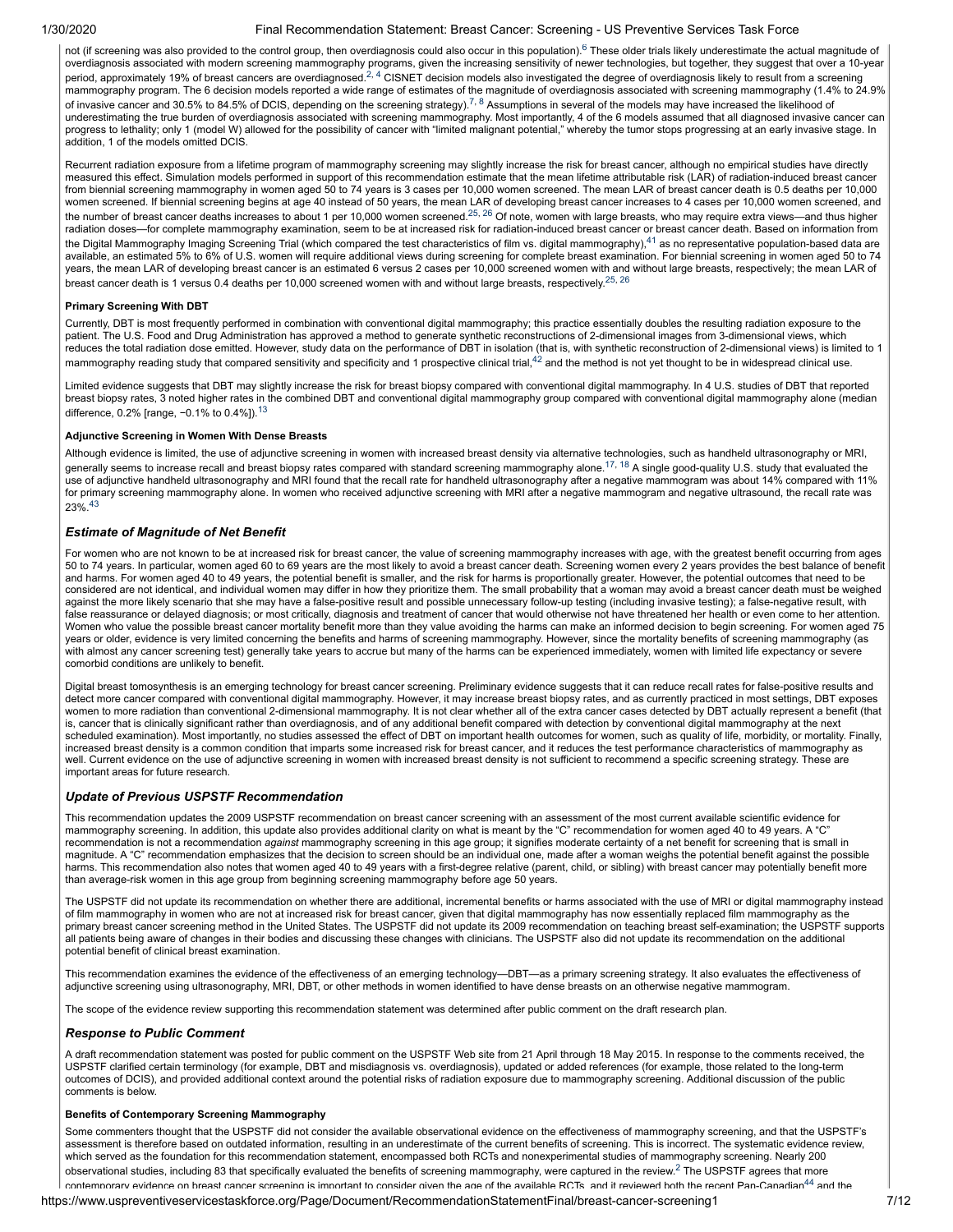contemporary evidence on breast cancer screening is important to consider given the age of the available RCTs, and it reviewed both the recent Pan Canadian and the Swedish Mammography Screening in Young Women<sup>[45](#page-8-2)</sup> cohort studies. As noted in the Discussion section, RCTs of mammography screening have generally found smaller relative reductions in breast cancer mortality than observational studies, although estimates from the latter vary. For example, meta-analyses of mammography screening in women aged 50 to 69 years showed RRs of breast cancer death ranging from 0.78 to 0.81 in RCTs compared with about 0.69 to 0.75 in observational studies.<sup>[2](#page-8-2)</sup> There may be several reasons for this difference in the magnitude of benefit. Improvements in mammography technology may be translating into an increased mortality benefit, so that more recent observational evidence demonstrates a real difference in the efficacy of modern-day screening compared with that of the older randomized trials. However, known and important methodological limitations of observational studies, such as selection bias, lead and length time bias, and residual or unknown bias and confounding, are likely explanations for some or even all of the difference observed. In the absence of a modern-day clinical trial, it is impossible to know with certainty the precise magnitude of benefit of current screening mammography programs. As such, the USPSTF believes it is most appropriate to consider all of the evidence available (given that it meets prespecified and transparent quality standards, such as those delineated in its commissioned systematic evidence review),<sup>[2](#page-8-2)</sup> while acknowledging that uncertainty remains about the exact size of the anticipated benefit in either direction.

#### **Screening Mammography in Women Aged 40 to 49 Years**

Some commenters incorrectly believed that the "C" recommendation for women aged 40 to 49 years represented a change from what the USPSTF had recommended in the past. Others thought that the "C" recommendation meant that the USPSTF was recommending against screening in this group of women. As noted previously, the recommendation for women aged 40 to 49 years was also a "C" in 2009 (meaning that the USPSTF had concluded that it had moderate certainty of a small net benefit to mammography screening in this population). This update clarifies the language around what the "C" recommendation means. It is *not* a recommendation against screening but a statement that the decision to undergo screening mammography for women in their 40s should be an informed, individual one, after she weighs the potential benefit against the potential harms.

#### **Screening Mammography in Women Aged 70 to 74 Years or Older**

Several commenters believed that the USPSTF was inconsistent in extending a "B" recommendation to women aged 70 to 74 years but assigning an "I" statement to women aged 75 years or older. These commenters noted that although the USPSTF had explained that trial data were inconclusive for women in their early 70s, modeling data could support extending the benefit seen in younger women to this age range. However, the USPSTF had stated that modeling data were not sufficient to establish the benefits of mammography screening in women aged 75 years or older. This is an apparent, though not real, contradiction. Two RCTs of mammography screening included participants aged 70 to 74 years. A meta-analysis performed to support the 2002 USPSTF recommendations found that the RR reduction of breast cancer death in screened women aged 65 to 74 years was 0.78 (CI, 0.62 to 0.99).<sup>[35](#page-8-2)</sup> In 2009 and 2014, the meta-analyses were restricted to women aged 70 to 74 years. In the most recent update, the meta-analysis showed an RR reduction of 0.80 (CI, 0.51 to 1.[2](#page-8-2)8), $^2$  and the CI widened and crossed 1.0 because of the small number of absolute participants included in the analysis. The USPSTF considered the trial data, which were suggestive but not definitive, showing a benefit to mammography in this age group within the context of the modeling data, which also suggested an absolute breast cancer mortality benefit (with reasonable additional harms) with the extension of screening to this age group. In women aged 75 years or older, however, direct evidence about the benefits of screening mammography does not exist; no clinical trials of screening include this population.<sup>[2](#page-8-2)</sup> Therefore, in this case, the USPSTF's assessment could not rest on a foundation of empirical data augmented with supplemental information, but would have to be entirely based on decision modeling. The USPSTF does not use evidence from models alone to establish that a clinical preventive service is effective or harmful; rather, it uses modeling as an important extension that builds on observed evidence.

#### **Definition of Overdiagnosis**

The USPSTF received several comments about how overdiagnosis was conceptualized in the recommendation statement. Commenters stressed that it is impossible to directly measure overdiagnosis, and that there are multiple methods for estimating its frequency but no scientific consensus on the optimal approach. The USPSTF agrees, and it<br>discusses these issues in several places throughout the detected cancer would have been clinically detected or gone on to cause health problems in the absence of screening, clinicians treat all detected breast cancer as potentially lethal; again, the USPSTF concurs. Commenters disagreed about the degree of overdiagnosis that is likely to occur with the use of mammography screening, and the USPSTF received requests to emphasize percentages that are both higher and lower than the 19% estimate derived from the trials that did not have screening in their control groups at and the inter control groups at aller the liter systematic evidence review, as well as specific estimates from observational studies, randomized trials, and modeling studies, with the clear caveat that ongoing uncertainty remains. This uncertainty is *not* about the fundamental existence of this critical harm of mammography screening,[46](#page-8-2) as a few commenters suggested; rather, it is about the precise magnitude of the problem. The USPSTF notes that continuing research is essential to advance understanding of the magnitude of overdiagnosis and how to distinguish overdiagnosed cancer from cancer that is likely to progress, as well as to reduce its occurrence.

#### **DBT**

Some commenters thought the USPSTF overlooked evidence in its review of the efficacy of DBT. Commenters noted that studies have shown that DBT increases the detection of breast cancer and reduces recalls and false-positive results. The USPSTF commissioned a systematic evidence review on DBT as a primary screening method for breast cancer.<sup>[13](#page-8-2)</sup> The original search identified 945 studies, of which only 13 were identified as specifically relevant to the topic at hand. A bridge search performed during the public comment period to keep the review as temporally current as possible identified another 79 studies, 5 of which directly addressed the test characteristics of DBT. Despite this expansive and meticulous search, a single study met the prespecified inclusion criteria (studies must be conducted in a screening population of asymptomatic women aged 40 years or older and must evaluate test performance characteristics against a comprehensive reference standard that is applied to both negative and positive test results). A "comprehensive reference standard" means that further imaging and/or biopsy is performed for positive results, and there is a minimum of 1 year of clinical follow-up for negative proceptive in the calculation of and the ca false-negative results). Even though no other studies met these inclusion criteria, the USPSTF still carefully reviewed the data from all of the studies identified as directly relevant to the use of DBT for primary breast cancer screening, including Friedewald and colleagues' 2014 study that evaluated the performance of DBT in combination with conventional digital mammography.<sup>[47](#page-8-2)</sup> As already noted in the Clinical Considerations section, the USPSTF agrees that preliminary evidence suggests that DBT can reduce recall rates for false-positive results (median reduction, 1.7% [range in the systematic review, 0.6% to 7.2%]).<sup>[13](#page-8-2)</sup> The USPSTF also agrees that DBT appears to increase the<br>cancer detection rate compared with conventional an incremental benefit to finding these cancers earlier than with conventional digital mammography. The USPSTF recommends continued research around this emerging technology.

#### **Comparison of the USPSTF's Recommendations With Those of Other Organizations**

Some commenters noted that the USPSTF recommendations on breast cancer screening do not align with those of other organizations, such as the American College of Radiology<sup>[48](#page-8-2)</sup> or the American Congress of Obstetricians and Gynecologists<sup>[49](#page-8-2)</sup>—both of whom recommend annual mammography screening beginning at age 40 years—and were concerned that the lack of conformity may be confusing to clinicians and patients. While there are some differences, it is worth emphasizing the notable similarities in the approach of many major guidelines, including those between the USPSTF's recommendations and the recently released recommendations from the American Cancer Society.<sup>[50](#page-8-2)</sup> The USPSTF stands in agreement with most organizations that mammography screening can reduce deaths due to breast cancer in women in their 40s. Based on the evidence, the USPSTF found that there is a net benefit for women to initiating screening in their 40s, and that the size of the net benefit is smaller than that for older women; it therefore concludes that the decision to begin screening should be an individual one. The American Cancer Society, along with many other groups, including the American College of Physicians,<sup>[51](#page-8-2)</sup> the American Academy of Family Physicians,<sup>[52](#page-8-2)</sup> the 2013 Well-Woman Task Force assembled by the American Congress of Obstetricians and Gynecologists,<sup>[53, 54](#page-8-2)</sup> and the Canadian Task Force on Preventive Health Care,<sup>[55](#page-8-2)</sup> also recommends individualized decision making for women in their 40s on whether and when to initiate mammography screening. The USPSTF clarified that the risk for breast cancer increases with age (so a 48-year-old woman's potential to benefit may be more similar to a 50- rather than a 40-year-old woman), and that women may wish to factor this information into their decision making as they consider whether and when to initiate screening in their 40s. Notably, the USPSTF is in agreement with all other major professional organizations about the importance of regular mammography screening for women aged 50 to 74 years. The USPSTF found that most of the benefit of mammography screening is realized with biennial screening. The newly released recommendations from the American Cancer Society also support biennial screening, at intervals of 1 to 2 years in women in their [50](#page-8-2)s, 60s, and 70s.<sup>50</sup> National breast cancer screening programs in the<br>United Kingdom, the Netherlands, Switzerland, women aged 50 up to 74 years.<sup>[56](#page-8-2)</sup> Many European countries adhere to recommendations from the International Agency for Research on Cancer, which recently updated its guidelines to promote screening starting at age 50 years.<sup>[57](#page-8-2)</sup>

#### **Insurance Coverage and Access to Mammography**

Some commenters expressed concern that a "C" recommendation from the USPSTF might create a financial barrier for some women in their 40s who wish to undergo mammography screening after making an informed decision. These commenters asked the USPSTF to change its recommendation to a "B" to guarantee insurance coverage for these women. The Affordable Care Act mandates that persons with private health plans receive coverage without copayment or coinsurance for preventive services that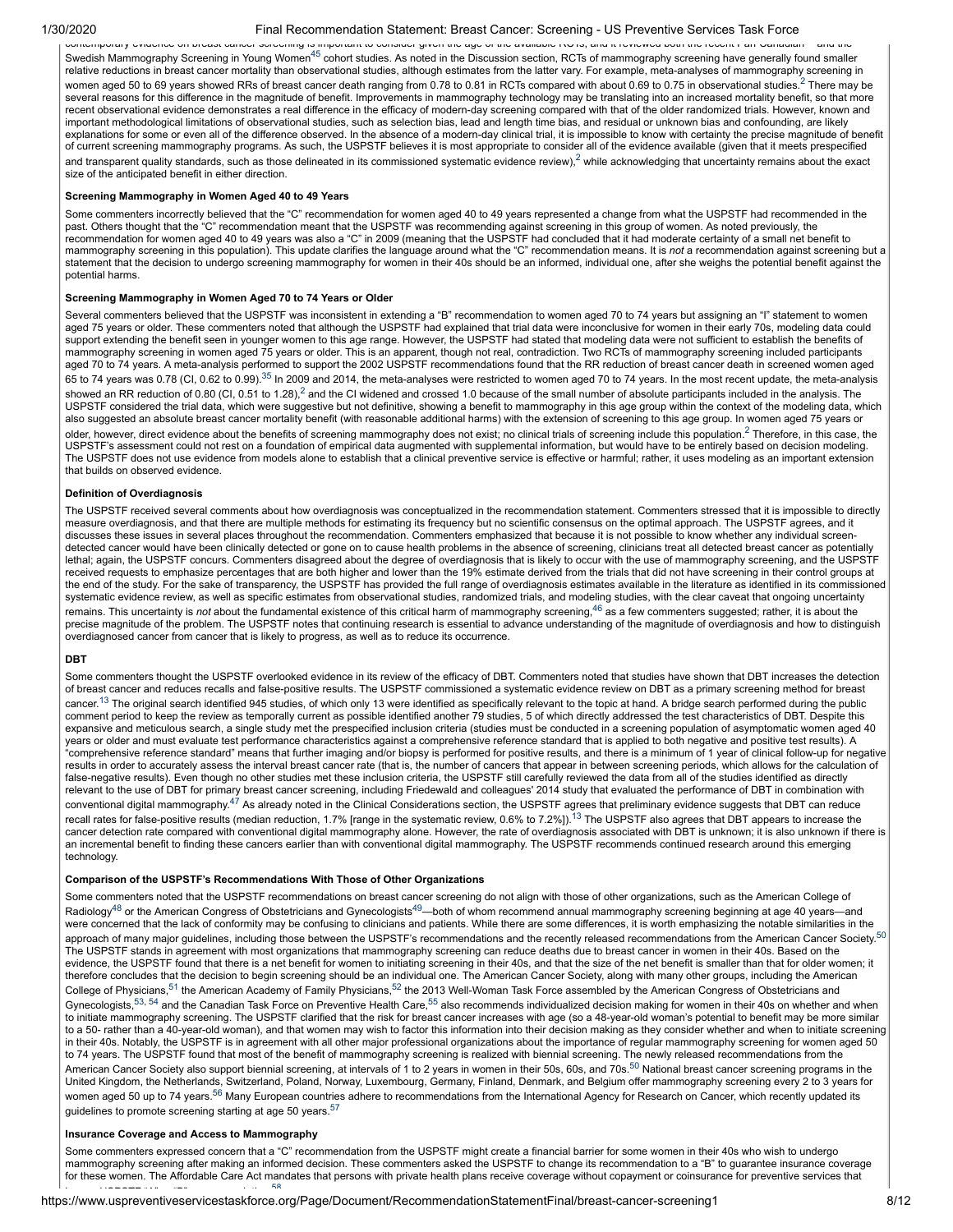have a USPSTF "A" or "B" recommendation.<sup>56</sup>

Recommendations from the USPSTF are based on its interpretation of the science regarding the potential benefits and harms of a preventive service; a "C" recommendation means that the USPSTF has concluded that there is at least moderate certainty of a small net benefit to the service, whereas a "B" recommendation means that there is either high certainty that the net benefit is moderate or moderate certainty that the net benefit is moderate to substantial. The USPSTF found in 2009 and again in 2016 that there is moderate certainty of a small net benefit to starting breast cancer screening before age 50 years because of the balance of benefit and harms outlined in this recommendation statement. The USPSTF could not give a "B" recommendation for screening in women aged 40 to 49 years because the science does not support moderate or high certainty of moderate or substantial net benefit in this age group. The role of the USPSTF is to assess the scientific evidence for preventive services; it is not within its mandate to reinterpret the science and inflate the net benefit of mammography screening solely to ensure insurance coverage of the service for women with private insurance plans.<sup>[59](#page-8-2)</sup> The USPSTF recommends that women in their 40s who understand the potential harms of mammography screening but place a higher value on the potential benefit have the option to begin screening. The USPSTF appreciates that, in the absence of full or partial insurance coverage, fewer women may make that choice, but those determinations are made by payers and legislators. Private and public payers have the option of providing coverage (as most do), and legislators have the option of requiring coverage (as they have done in the past and again in the 2016 Consolidated Appropriations Act). $^{60}$  $^{60}$  $^{60}$ 

Some commenters highlighted the importance of coverage without additional payment for women with Medicare or Medicaid. Coverage in these plans does not reflect USPSTF recommendations and is decided separately by the Centers for Medicare & Medicaid Services (for Medicare) and by individual states (for Medicaid).

Commenters also expressed concern that mammography is currently underutilized in the United States in some settings (for example, rates of recent use among women aged 50 to 74 years do not meet the Healthy People 2020 target<sup>[61](#page-8-2)</sup>) and that any recommendation other than annual mammography screening beginning at age 40 years might "drive complacency" among women and cause them to delay needed attention to their health. The most recent trend data from the National Committee for Quality Assurance suggest that mammography screening rates have increased among women in all insurance categories since the USPSTF's 2009 recommendation.<sup>[62](#page-8-2)</sup> As with most effective medical interventions, there is the potential for underuse, appropriate use, and overuse of screening mammography in the general population. The USPSTF agrees that effective patient, provider, and systems-level interventions should be employed to increase the appropriate use of screening mammography among women who are most likely to benefit from it, and it feels strongly that women need accurate information about potential benefits and harms so they can make the best decision for themselves.

# **Members of the U.S. Preventive Services Task Force**

Members of the USPSTF at the time this recommendation was finalized[†](#page-8-3) are Albert L. Siu, MD, MSPH, *Chair* (Mount Sinai School of Medicine, New York, and James J. Peters Veterans Affairs Medical Center, Bronx, New York); Kirsten Bibbins-Domingo, PhD, MD, MAS, *Co-Vice Chair* (University of California, San Francisco, San Francisco, California); David C. Grossman, MD, MPH, *Co-Vice Chair* (Group Health Research Institute, Seattle, Washington); Linda Ciofu Baumann, PhD, RN, APRN (University of Wisconsin, Madison, Wisconsin); Karina W. Davidson, PhD, MASc (Columbia University, New York, New York); Mark Ebell, MD, MS (University of Georgia, Athens, Georgia); Francisco A.R. García, MD, MPH (Pima County Department of Health, Tucson, Arizona); Matthew Gillman, MD, SM (Harvard Medical School and Harvard Pilgrim Health Care Institute, Boston, Massachusetts); Jessica Herzstein, MD, MPH (Independent Consultant, Washington, DC); Alex R. Kemper, MD, MPH, MS (Duke University, Durham, North Carolina); Alex H. Krist, MD, MPH (Fairfax Family Practice, Fairfax, and Virginia Commonwealth University, Richmond, Virginia); Ann E. Kurth, PhD, RN, MSN, MPH (New York University, New York, New York); Douglas K. Owens, MD, MS (Veterans Affairs Palo Alto Health Care System, Palo Alto, and Stanford University, Stanford, California); William R. Phillips, MD, MPH (University of Washington, Seattle, Washington); Maureen G. Phipps, MD, MPH (Brown University, Providence, Rhode Island); and Michael P. Pignone, MD, MPH (University of North Carolina, Chapel Hill, North Carolina). Michael LeFevre, MD, MSPH, *Immediate Past Chair* (University of Missouri, Columbia, Missouri), also contributed to the development of this recommendation.

<span id="page-8-3"></span>† For a list of current USPSTF members, go to [www.uspreventiveservicestaskforce.org/Page/Name/our-members](https://www.uspreventiveservicestaskforce.org/Page/Name/our-members).

#### <span id="page-8-0"></span>**Copyright and Source Information**

**Source:** This article was published online first at www.annals.org on January 12, 2016.

Financial Support: The USPSTF is an independent, voluntary body. The U.S. Congress mandates that the Agency for Healthcare Research and Quality support the operations of the USPSTF.

**Disclosures:** Authors followed the policy regarding conflicts of interest described at [www.uspreventiveservicestaskforce.org/Page/Name/methods-and-processes](https://www.uspreventiveservicestaskforce.org/Page/Name/methods-and-processes). Forms can be viewed at [www.acponline.org/authors/icmje/ConflictOfInterestForms.do?msNum=M15-2886](http://www.acponline.org/authors/icmje/ConflictOfInterestForms.do?msNum=M15-2886)[This link goes offsite. Click to read the external link disclaimer](https://www.uspreventiveservicestaskforce.org/Page/Name/exit-disclaimer).

**Disclaimer:** Recommendations made by the USPSTF are independent of the U.S. government. They should not be construed as an official position of the Agency for Healthcare Research and Quality or the U.S. Department of Health and Human Services.

**Copyright Notice:** USPSTF recommendations are based on a rigorous review of existing peer-reviewed evidence and are intended to help primary care clinicians and patients decide together whether a preventive service is right for a patient's needs. To encourage widespread discussion, consideration, adoption, and implementation of USPSTF recommendations, AHRQ permits members of the public to reproduce, redistribute, publicly display, and incorporate USPSTF work into other materials provided that it is reproduced without any changes to the work of portions thereof, except as permitted as fair use under the U.S. Copyright Act.

AHRQ and the U.S. Department of Health and Human Services cannot endorse, or appear to endorse, derivative or excerpted materials, and they cannot be held liable for the content or use of adapted products that are incorporated on other Web sites. Any adaptations of these electronic documents and resources must include a disclaimer to this effect. Advertising or implied endorsement for any commercial products or services is strictly prohibited.

This work may not be reproduced, reprinted, or redistributed for a fee, nor may the work be sold for profit or incorporated into a profit-making venture without the express written permission of AHRQ. This work is subject to the restrictions of Section 1140 of the Social Security Act, 42 U.S.C. § 1320b-10. When parts of a recommendation statement are used or quoted, the USPSTF Web page should be cited as the source.

#### <span id="page-8-1"></span>**References:**

<span id="page-8-2"></span>[1. SEER Stat Factsheets: Breast Cancer. Bethesda, MD: National Cancer Institute; 2015. Accessed at](https://www.uspreventiveservicestaskforce.org/Page/Name/exit-disclaimer) [http://seer.cancer.gov/statfacts/html/breast.htm](http://seer.cancer.gov/statfacts/html/breast.html)[lThis link goes offsite.](https://www.uspreventiveservicestaskforce.org/Page/Name/exit-disclaimer) Click to read the external link disclaimer on 13 April 2015.

2. Nelson HD, Cantor A, Humphrey L, Fu R, Pappas M, Daeges M, Griffin J. Screening for Breast Cancer: A Systematic Review to Update the 2009 U.S. Preventive Services Task Force Recommendation. Evidence Synthesis No. 124. AHRQ Publication No. 14-05201-EF-1. Rockville, MD: Agency for Healthcare Research and Quality; 2016. 3. Nelson HD, Fu R, Cantor A, Pappas M, Daeges M, Humphrey L. Effectiveness of breast cancer screening: systematic review and meta-analysis to update the 2009 U.S. Preventive Services Task Force recommendation. *Ann Intern Med*. 2016. [Epub ahead of print].

4. Nelson HD, Pappas M, Cantor A, Griffin J, Daeges M, Humphrey L. Harms of breast cancer screening: systematic review to update the 2009 U.S. Preventive Services Task Force recommendation. *Ann Intern Med*. 2016. [Epub ahead of print].

5. Howlader N, Noone AM, Krapcho M, Garshell J, Miller D, Altekruse SF, et al, eds. SEER Cancer Statistics Review, 1975-2011. Bethesda, MD: National Cancer Institute; 2014. Accessed at [http://seer.cancer.gov/csr/1975\\_2011/](http://seer.cancer.gov/csr/1975_2011/)[This link goes offsite. Click to read the external link disclaimer](https://www.uspreventiveservicestaskforce.org/Page/Name/exit-disclaimer) on 13 April 2015.

6.Marmot MG, Altman DG, Cameron DA, Dewar JA, Thompson SG, Wilcox M. The benefits and harms of breast cancer screening: an independent review. *Br J Cancer*. 2013;108:2205-40.

7. Mandelblatt J, Cronin K, de Koning H, Miglioretti DL, Schechter C, Stout N. Collaborative Modeling of U.S. Breast Cancer Screening Strategies. AHRQ Publication No. 14- 05201-EF-4. Rockville, MD: Agency for Healthcare Research and Quality; 2015.

8. Mandelblatt JS, Stout NK, Schechter CB, van den Broek JJ, Miglioretti DL, Krapcho M, et al. Collaborative modeling of the benefits and harms associated with different U.S. breast cancer screening strategies. *Ann Intern Med*. 2016. [Epub ahead of print]

9. Nelson HD, O'Meara ES, Kerlikowske K, Balch S, Miglioretti D. Factors associated with rates of false-positive and false-negative results from digital mammography screening: an analysis of registry data. *Ann Intern Med*. 2016. [Epub ahead of print].

10. Nelson HD, Smith ME, Griffin JC, Fu R. Use of medications to reduce risk for primary breast cancer: a systematic review for the U.S. Preventive Services Task Force. *Ann Intern Med*. 2013;158(8):604-14.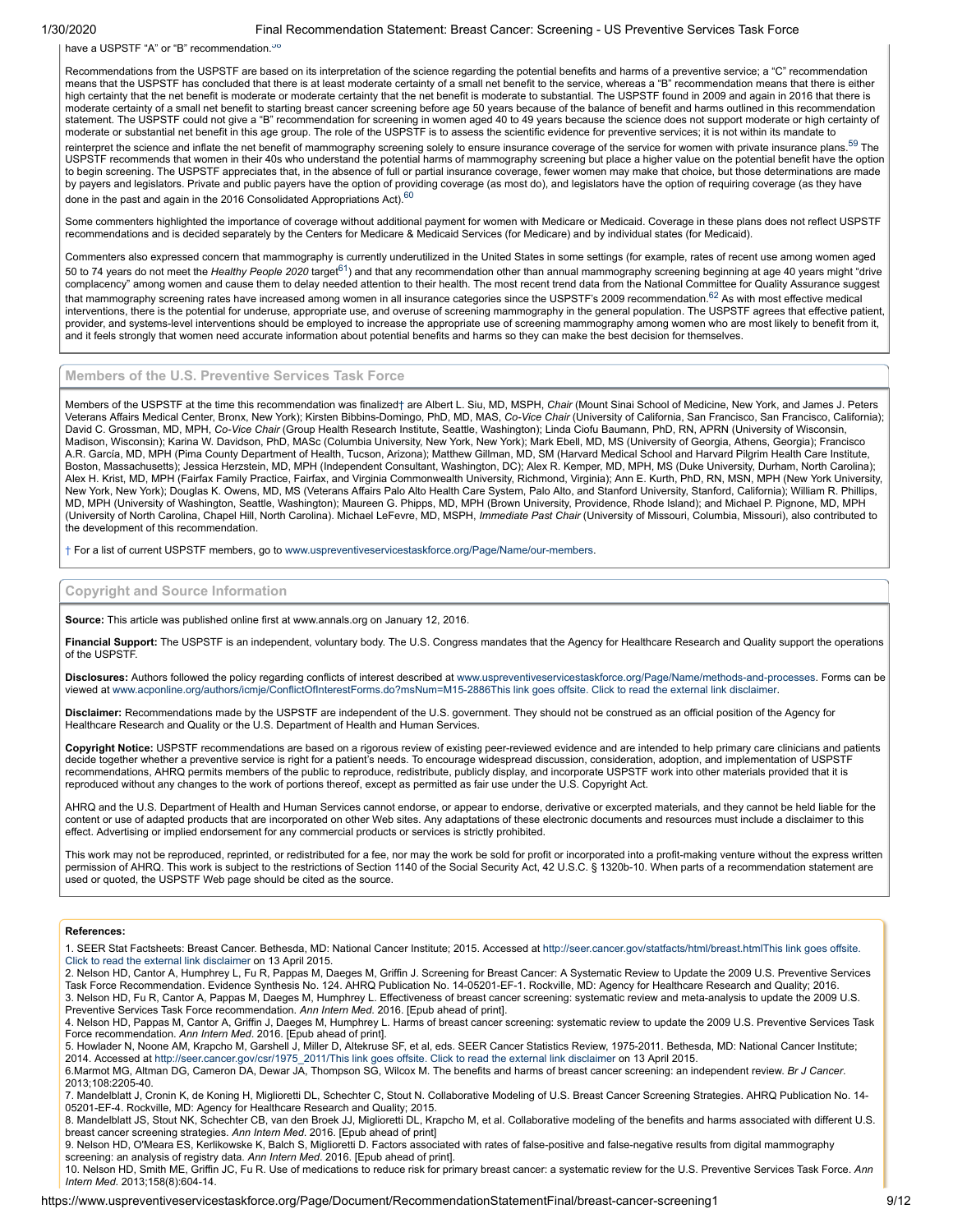11. U.S. Preventive Services Task Force. Screening for breast cancer: U.S. Preventive Services Task Force recommendation statement. *Ann Intern Med*. 2009;151(10):716- 26.

12. Lansdorp-Vogelaar I, Gulati R, Mariotto AB, Schechter CB, de Carvalho TM, Knudsen AB, et al. Personalizing age of cancer screening cessation based on comorbid<br>conditions: model estimates of harms and benefits. *Ann Int* 

13. Melnikow J, Fenton JJ, Miglioretti D, Whitlock EP, Weyrich MS. Screening for Breast Cancer With Digital Breast Tomosynthesis. Evidence Synthesis No. 125. AHRQ Publication No. 14-05201-EF-2. Rockville, MD: Agency for Healthcare Research and Quality; 2016.<br>14. Sprague BL, Gangnon RE, Burt V, Trentham-Dietz A, Hampton JM, Wellman RD, et al. Prevalence of mammographically dense brea

*Inst*. 2014;106(10).

15. Gierach GL, Ichikawa L, Kerlikowske K, Brinton LA, Farhat GN, Vacek PM, et al. Relationship between mammographic density and breast cancer death in the Breast Cancer Surveillance Consortium. *J Natl Cancer Inst*. 2012;104(16):1218-27.

16. Carney PA, Miglioretti DL, Yankaskas BC, Kerlikowske K, Rosenberg R, Rutter CM, et al. Individual and combined effects of age, breast density, and hormone replacement therapy use on the accuracy of screening mammography. *Ann Intern Med.* 2003;138(3):168-75.<br>17. Melnikow J, Fenton JJ, Whitlock EP, Miglioretti DL, Weyrich MS, Thompson JH, et al. Supplemental Screening for Breast Cancer i

Systematic Review for the U.S. Preventive Service Task Force. Evidence Synthesis No. 126. AHRQ Publication No. 14-05201-EF-3. Rockville, MD: Agency for Healthcare Research and Quality; 2016.

18. Melnikow J, Fenton JJ, Whitlock EP, Miglioretti DL, Weyrich MS, Thompson JH, et al. Supplemental screening for breast cancer in women with dense breasts: a<br>systematic review for the U.S. Preventive Services Task Force

19. Kerlikowske K, Zhu W, Hubbard RA, Geller B, Dittus K, Braithwaite D, et al. Outcomes of screening mammography by frequency, breast density, and postmenopausal hormone therapy. *JAMA Intern Med*. 2013;173(9):807-16.

20. Siegel R, Ma J, Zou Z, Jemal A. Cancer statistics, 2014. *CA Cancer J Clin*. 2014;64(1):9-29.

21. Esserman LJ, Thompson IM Jr, Reid B. Overdiagnosis and overtreatment in cancer: an opportunity for improvement. *JAMA*. 2013;310(8):797-8.

22. Wickerham DL, Julian TB. Ductal carcinoma in situ: a rose by any other name. *J Natl Cancer Inst*. 2013;105(20):1521-2.

23. Baxter NN, Virnig BA, Durham SB, Tuttle TM. Trends in the treatment of ductal carcinoma in situ of the breast. *J Natl Cancer Inst*. 2004;96(6):443-8.

24. Narod SA, Iqbal J, Giannakeas V, Sopik V, Sun P. Breast cancer mortality after a diagnosis of ductal carcinoma in situ. *JAMA Oncol*. 2015;1:888-96. .

25. Miglioretti DL, Lange J, van Ravesteyn N, van den Broek JJ, Lee CI, Melnikow J, et al. Radiation-Induced Breast Cancer and Breast Cancer Death From Mammography Screening [Abstract]. AHRQ Publication No. 14-05201-EF-5. Rockville, MD: Agency for Healthcare Research and Quality; 2015.

26. Miglioretti DL, Lange J, van den Broek JJ, Lee Cl, van Ravesteyn NT, Ritley D, et al. Radiation-induced breast cancer incidence and mortality from digital mammography screening. A modeling study. *Ann Intern Med*. 2016. [Epub ahead of print].

27. Welch HG, Gorski DH, Albertsen PC. Trends in metastatic breast and prostate cancer--lessons in cancer dynamics. *N Engl J Med*. 2015;373:1685-7.

28. DeSantis CE, Fedewa SA, Goding Sauer A, Kramer JL, Smith RA, Jemal A. Breast cancer statistics, 2015: convergence of incidence rates between black and white women. *CA Cancer J Clin*. 2015.

29. Bauer KR, Brown M, Cress RD, Parise CA, Caggiano V. Descriptive analysis of estrogen receptor (ER)-negative, progesterone receptor (PR)-negative, and HER2 negative invasive breast cancer, the so-called triple-negative phenotype: a population-based study from the California cancer registry. *Cancer*. 2007;109(9):1721-8. 30. Carey LA, Perou CM, Livasy CA, Dressler LG, Cowan D, Conway K, et al. Race, breast cancer subtypes, and survival in the Carolina Breast Cancer Study. *JAMA*. 2006;295(21):2492-502.

31. Brawley OW. Is race really a negative prognostic factor for cancer? *J Natl Cancer Inst*. 2009;101(14):970-1.

32. Griggs JJ, Culakova E, Sorbero ME, Poniewierski MS, Wolff DA, Crawford J, et al. Social and racial differences in selection of breast cancer adjuvant chemotherapy regimens. *J Clin Oncol*. 2007;25(18):2522-7.

33. Roetzheim RG, Pal N, Tennant C, Voti L, Ayanian JZ, Schwabe A, et al. Effects of health insurance and race on early detection of cancer. *J Natl Cancer Inst*. 1999;91(16):1409-15.

34. Souza FH, Wendland EM, Rosa MI, Polanczyk CA. Is full-field digital mammography more accurate than screen-film mammography in overall population screening? A systematic review and meta-analysis. *Breast*. 2013;22(3):217-24.

35. Humphrey LL, Helfand M, Chan BK, Woolf SH. Breast cancer screening: a summary of the evidence for the U.S. Preventive Services Task Force. *Ann Intern Med*. 2002;137(5 pt 1):347-60.

36. Gøtzsche PC, Jørgensen KJ. Screening for breast cancer with mammography. *Cochrane Database Syst Rev*. 2013;(6):CD001877.

37. Skaane P, Bandos AI, Gullien R, Eben EB, Ekseth U, Haakenaasen U, et al. Comparison of digital mammography alone and digital mammography plus tomosynthesis in a population-based screening program. *Radiology*. 2013;267(1):47-56.

38. Rose SL, Tidwell AL, Bujnoch LJ, Kushwaha AC, Nordmann AS, Sexton R Jr. Implementation of breast tomosynthesis in a routine screening practice: an observational study. *AJR Am J Roentgenol*. 2013;200(6):1401-8.

39. Hubbard RA, Kerlikowske K, Flowers CI, Yankaskas BC, Zhu W, Miglioretti DL. Cumulative probability of false-positive recall or biopsy recommendation after 10 years of screening mammography: a cohort study. *Ann Intern Med*. 2011;155(8):481-92.

40. Carter JL, Coletti RJ, Harris RP. Quantifying and monitoring overdiagnosis in cancer screening: a systematic review of methods. *BMJ*. 2015;350:g7773.

41. Pisano ED, Gatsonis C, Hendrick E, Yaffe M, Baum JK, Acharyya S, et al; Digital Mammographic Imaging Screening Trial (DMIST) Investigators Group. Diagnostic performance of digital versus film mammography for breast-cancer screening. *N Engl J Med*. 2005;353:1773-83.

42. Skaane P, Bandos AI, Eben EB, Jebsen IN, Krager M, Haakenaasen U, et al. Two-view digital breast tomosynthesis screening with synthetically reconstructed projection images: comparison with digital breast tomosynthesis with full-field digital mammographic images. *Radiology*. 2014;271(3):655-63.

43. Berg WA, Zhang Z, Lehrer D, Jong RA, Pisano ED, Barr RG, et al. Detection of breast cancer with addition of annual screening ultrasound or a single screening MRI to mammography in women with elevated breast cancer risk. *JAMA*. 2012;307(13):1394-404.

44. Coldman A, Phillips N, Wilson C, Decker K, Chiarelli AM, Brisson J, et al. Pan-Canadian study of mammography screening and mortality from breast cancer. *J Natl Cancer Inst*. 2014;106.

45. Hellquist BN, Duffy SW, Abdsaleh S, Björneld L, Bordás P, Tabár L, et al. Effectiveness of population-based service screening with mammography for women ages 40 to 49 years: evaluation of the Swedish Mammography Screening in Young Women (SCRY) cohort. *Cancer*. 2011;117:714-22.

46. Barratt A. Overdiagnosis in mammography screening: a 45 year journey from shadowy idea to acknowledged reality. *BMJ*. 2015;350:h867.

47. Friedewald SM, Rafferty EA, Rose SL, Durand MA, Plecha DM, Greenberg JS, et al. Breast cancer screening using tomosynthesis in combination with digital mammography. *JAMA*. 2014;311:2499-507.

48. Lee CH, Dershaw DD, Kopans D, Evans P, Monsees B, Monticciolo D, et al. Breast cancer screening with imaging: recommendations from the Society of Breast Imaging and the ACR on the use of mammography, breast MRI, breast ultrasound, and other technologies for the detection of clinically occult breast cancer. *J Am Coll Radiol*. 2010;7:18-27.

49. American College of Obstetricians-Gynecologists. Practice bulletin no. 122: breast cancer screening. *Obstet Gynecol*. 2011;118:372-82.

50. Oeffinger KC, Fontham ET, Etzioni R, Herzig A, Michaelson JS, Shih YC, et al; American Cancer Society. Breast cancer screening for women at average risk: 2015 guideline update from the American Cancer Society. *JAMA*. 2015;314:1599-614.

51. Qaseem A, Snow V, Sherif K, Aronson M, Weiss KB, Owens DK; Clinical Efficacy Assessment Subcommittee of the American College of Physicians. Screening mammography for women 40 to 49 years of age: a clinical practice guideline from the American College of Physicians. *Ann Intern Med*. 2007;146(7):511-5. 52. American Academy of Family Physicians. Clinical Preventive Service Recommendation: Breast Cancer. Leawood, KS: American Academy of Family Physicians; 2016.

Accessed at [www.aafp.org/patient-care/clinical-recommendations/all/breast-cancer.html](http://www.aafp.org/patient-care/clinical-recommendations/all/breast-cancer.html)[This link goes offsite. Click to read the external link disclaimer](https://www.uspreventiveservicestaskforce.org/Page/Name/exit-disclaimer) on 25 November 2015. 53. American Congress of Obstetricians and Gynecologists. Well-Woman Recommendations. Washington, DC: American Congress of Obstetricians and Gynecologists; 2015.<br>[Accessed at h](https://www.uspreventiveservicestaskforce.org/Page/Name/exit-disclaimer)ttps://www.acog.org/About-ACOG/ACOG-Departments

external link disclaimer on 1 May 2019.

54. Conray JA, Brown H. Well-Woman Task Force: components of the well-woman visit—executive summary. *Obstet Gynecol*. 2015;126(4):697-701.

55. Tonelli M, Connor Gorber S, Joffres M, Dickinson J, Singh H, Lewin G, et al; Canadian Task Force on Preventive Health Care. Recommendations on screening for breast<br>cancer in average-risk women aged 40-74 years. *CMAJ*.

56. Giordano L, von Karsa L, Tomatis M, Majek O, de Wolf C, Lancucki L, et al; Eunice Working Group. Mammographic screening programmes in Europe: organization, coverage and participation. *J Med Screen*. 2012;19(Suppl 1):72-82.

57. Lauby-Secretan B, Scoccianti C, Loomis D, Benbrahim-Tallaa L, Bouvard V, Bianchini F, et al. Breast-cancer screening—viewpoint of the IARC Working Group. *New Engl J Med*. 2015;372:2353-8.

58. Patient Protection and Affordable Care Act. 42 U.S.C. § 2713 (2010).<br>59. Siu AL, Bibbins-Domingo K, Grossman DC. Evidence-based clinical prevention in the era of the Patient Protection and Affordable Care Act: the role Services Task Force. *JAMA*. 2015;314(19):2021-2.

60. Consolidated Appropriations Act. 42 U.S.C. § 9(h)(v)(229) (2015).

61. Sabatino SA, White MC, Thompson TD, Klabunde CN. Cancer screening test use—United States, 2013. *MMWR Morb Mortal Wkly Rep*. 2015;64(17):464-8.

62. National Committee for Quality Assurance. State of Health Care Quality: Breast Cancer Screening. 2015. Accessed at

[http://www.ncqa.org/ReportCards/HealthPlans/StateofHealthCareQuality/2015TableofContents/BreastCancer.asp](http://www.ncqa.org/ReportCards/HealthPlans/StateofHealthCareQuality/2015TableofContents/BreastCancer.aspx)[xThis link goes offsite. Click to read the external link](https://www.uspreventiveservicestaskforce.org/Page/Name/exit-disclaimer) disclaimer on 21 December 2015.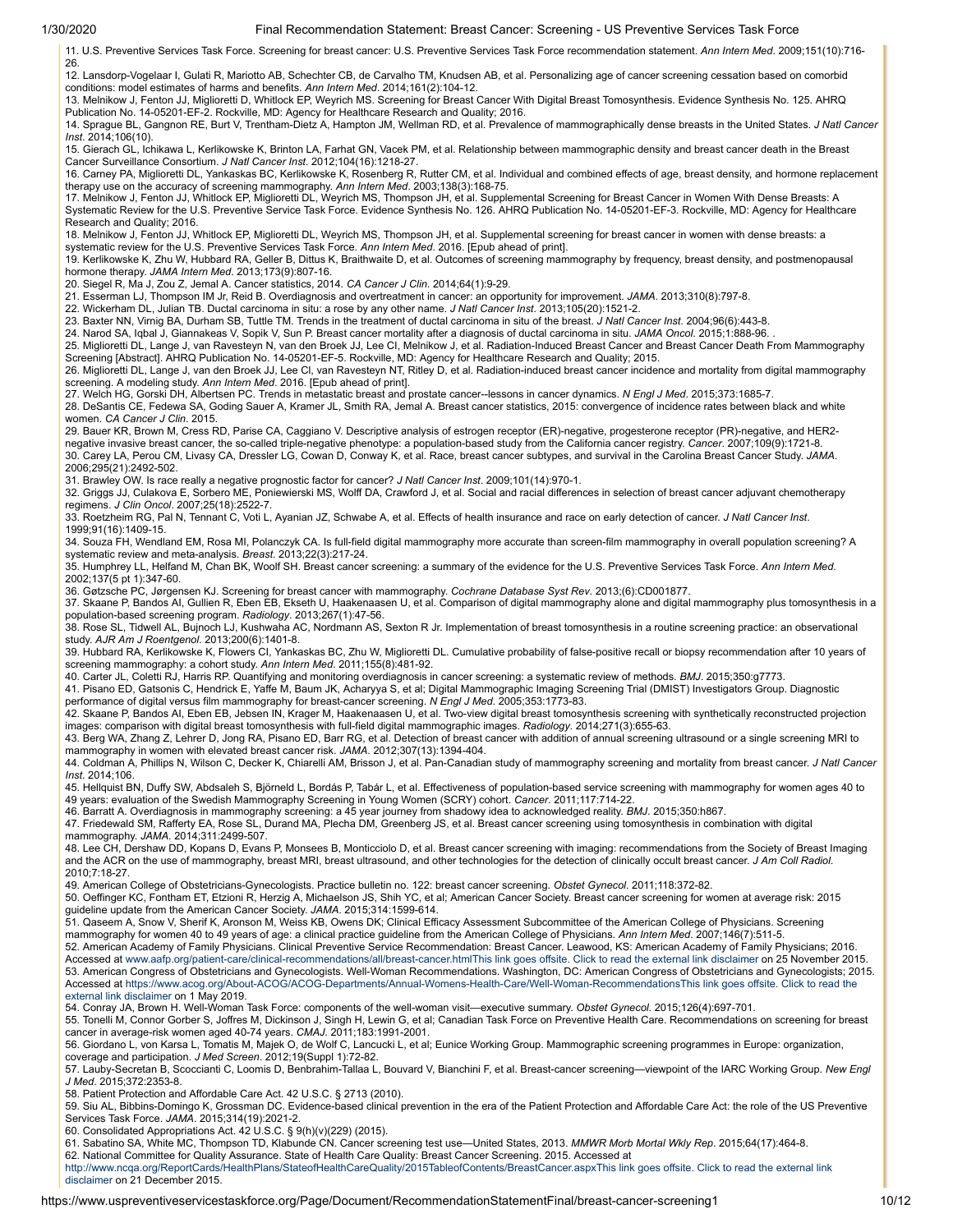<span id="page-10-1"></span>

9 deaths) per 100,000 women over the same time period. Based on data from the National Cancer Institute's Surveillance, Epidemiology, and End Results (SEER) Program.<sup>[5](https://www.uspreventiveservicestaskforce.org/USPSTF_Admin/TopicMgmnt/Development/PreviewDocumentByID/1311#citation5)</sup> Text Description.

Table 1. Breast Cancer Deaths Avoided (95% CI) per 10,000 Women Screened by Repeat Screening Mammography Over 10 **Years: Data From Randomized, Controlled Trials\***

<span id="page-10-0"></span>

|                                                                                                                  | Ages 40-49 v | Ages 50-59 v | Ages 60-69 v | Ages 70-74 v |
|------------------------------------------------------------------------------------------------------------------|--------------|--------------|--------------|--------------|
| Breast cancer deaths avoided                                                                                     | $3(0-9)$     | $8(2-17)$    | $21(11-32)$  | $13(0-32)$   |
| * All women did not have 100% adherence to all rounds of screening offered in the randomized, controlled trials. |              |              |              |              |

**Table 2. Harms of One-Time Mammography Screening per 10,000 Women Screened: Breast Cancer Surveillance Consortium Registry Data**

<span id="page-10-2"></span>

|                                               | Ages 40-49 y | Ages 50–59 y | Ages 60–69 y | Ages 70-74 y |
|-----------------------------------------------|--------------|--------------|--------------|--------------|
| False-positive mammograms (false alarms), n   | 1212         | 932          | 808          | 696          |
| Breast biopsies, n                            | 164          | 159          | 165          | 175          |
| False-negative mammograms (missed cancers), n | 10           |              |              | 15           |